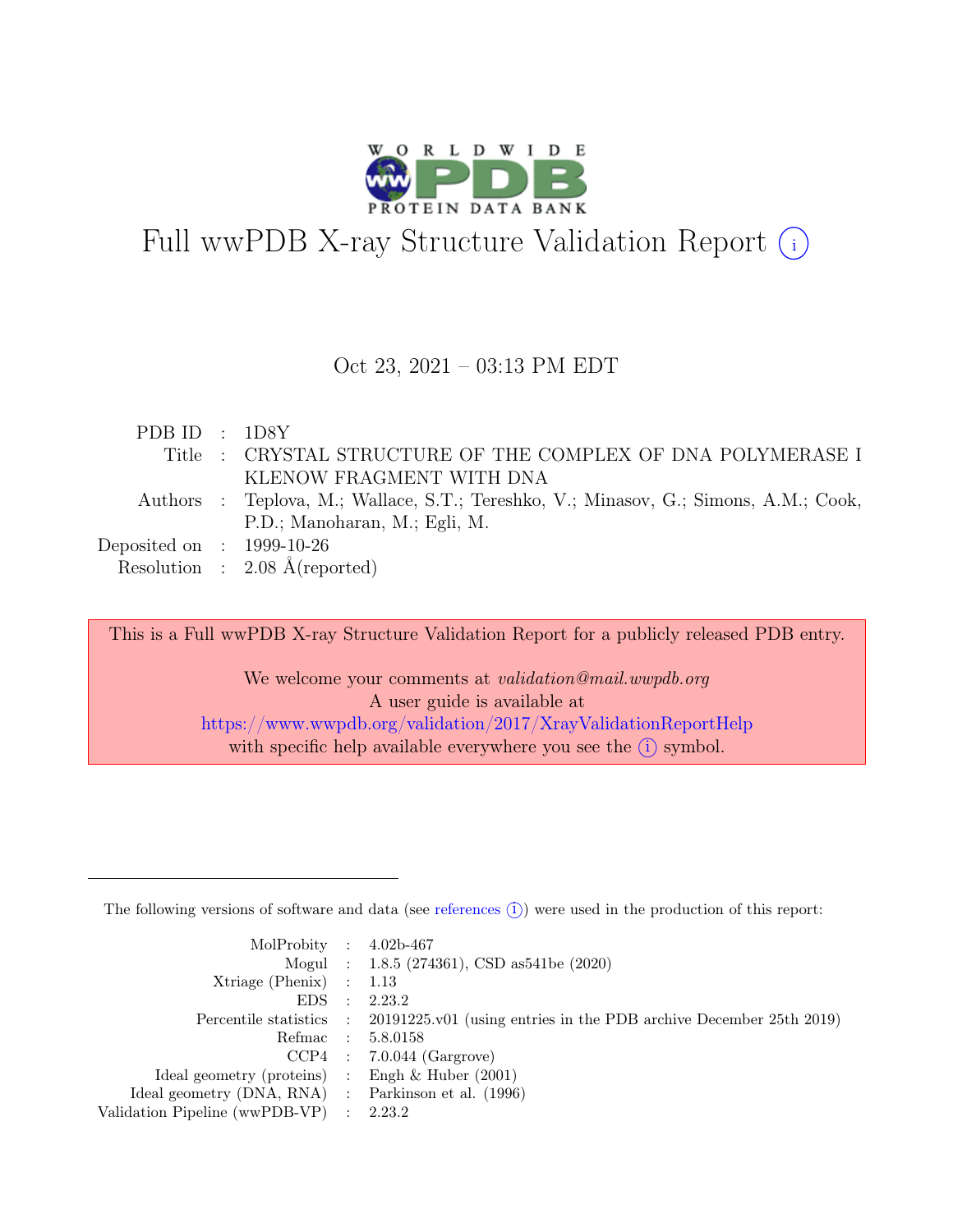# 1 Overall quality at a glance  $(i)$

The following experimental techniques were used to determine the structure: X-RAY DIFFRACTION

The reported resolution of this entry is 2.08 Å.

Percentile scores (ranging between 0-100) for global validation metrics of the entry are shown in the following graphic. The table shows the number of entries on which the scores are based.



| Metric                | Whole archive<br>$(\#Entries)$ | Similar resolution<br>$(\# \text{Entries}, \text{ resolution } \text{range}(\AA))$ |
|-----------------------|--------------------------------|------------------------------------------------------------------------------------|
| $R_{free}$            | 130704                         | 6189 (2.10-2.06)                                                                   |
| Clashscore            | 141614                         | 6738 (2.10-2.06)                                                                   |
| Ramachandran outliers | 138981                         | 6663 (2.10-2.06)                                                                   |
| Sidechain outliers    | 138945                         | $6664(2.10-2.06)$                                                                  |
| RSRZ outliers         | 127900                         | $6057(2.10-2.06)$                                                                  |

The table below summarises the geometric issues observed across the polymeric chains and their fit to the electron density. The red, orange, yellow and green segments of the lower bar indicate the fraction of residues that contain outliers for  $\geq$ =3, 2, 1 and 0 types of geometric quality criteria respectively. A grey segment represents the fraction of residues that are not modelled. The numeric value for each fraction is indicated below the corresponding segment, with a dot representing fractions <=5% The upper red bar (where present) indicates the fraction of residues that have poor fit to the electron density. The numeric value is given above the bar.

| Mol | $Chain$ Length |           | Quality of chain |     |     |                 |  |  |
|-----|----------------|-----------|------------------|-----|-----|-----------------|--|--|
|     | 19             | 5%<br>11% | 5%               | 79% |     |                 |  |  |
|     | 605            | 15%       | 62%              |     | 34% | $\cdot$ $\cdot$ |  |  |

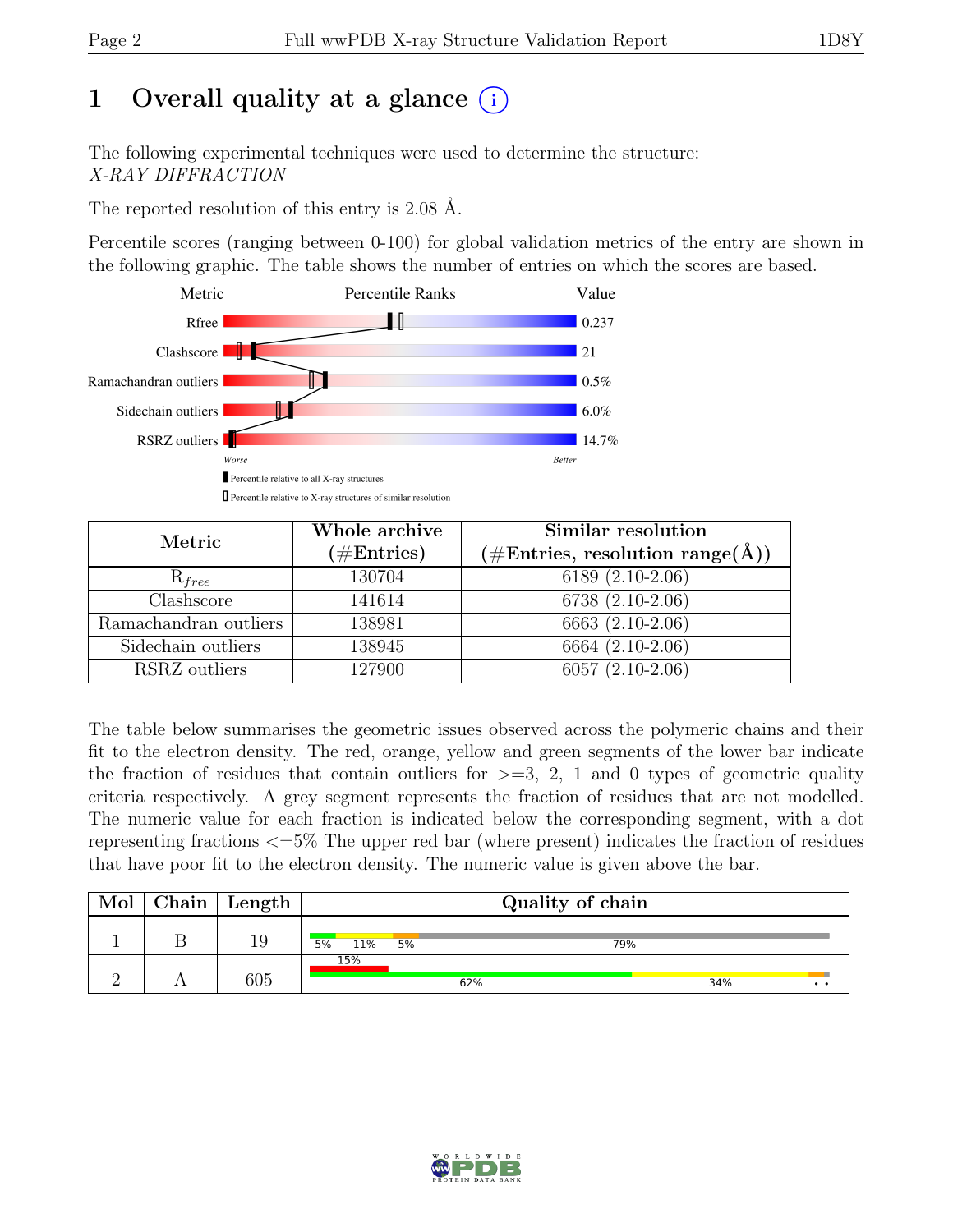# 2 Entry composition (i)

There are 5 unique types of molecules in this entry. The entry contains 5157 atoms, of which 0 are hydrogens and 0 are deuteriums.

In the tables below, the ZeroOcc column contains the number of atoms modelled with zero occupancy, the AltConf column contains the number of residues with at least one atom in alternate conformation and the Trace column contains the number of residues modelled with at most 2 atoms.

• Molecule 1 is a DNA chain called D(T)19 OLIGOMER.

|  | Chain   Residues | Atoms |    |  | ZeroOcc   AltConf   Trace |  |  |  |
|--|------------------|-------|----|--|---------------------------|--|--|--|
|  |                  | fotal | 30 |  | 22                        |  |  |  |

• Molecule 2 is a protein called DNA POLYMERASE I.

| Mol | Chain   Residues | Atoms         |      |     | $\text{ZeroOcc} \mid \text{AltConf} \mid \text{Trace}$ |  |  |  |
|-----|------------------|---------------|------|-----|--------------------------------------------------------|--|--|--|
|     | 601              | Total<br>4745 | 3005 | 830 | 894                                                    |  |  |  |

There are 3 discrepancies between the modelled and reference sequences:

| Chain. |     | Residue   Modelled   Actual |     | Comment                          | Reference      |
|--------|-----|-----------------------------|-----|----------------------------------|----------------|
|        | 324 | <b>MET</b>                  | VAL | engineered mutation              | $ $ UNP P00582 |
|        | 355 | ALA                         | ASP | engineered mutation   UNP P00582 |                |
|        | 357 |                             | GLU | engineered mutation              | $ $ UNP P00582 |

• Molecule 3 is ZINC ION (three-letter code: ZN) (formula: Zn).

|  | Mol   Chain   Residues | $\boldsymbol{\mathrm{Atoms}}$ | $\mid$ ZeroOcc $\mid$ AltConf |  |
|--|------------------------|-------------------------------|-------------------------------|--|
|  |                        | Total                         |                               |  |

• Molecule 4 is SULFATE ION (three-letter code: SO4) (formula:  $O_4S$ ).

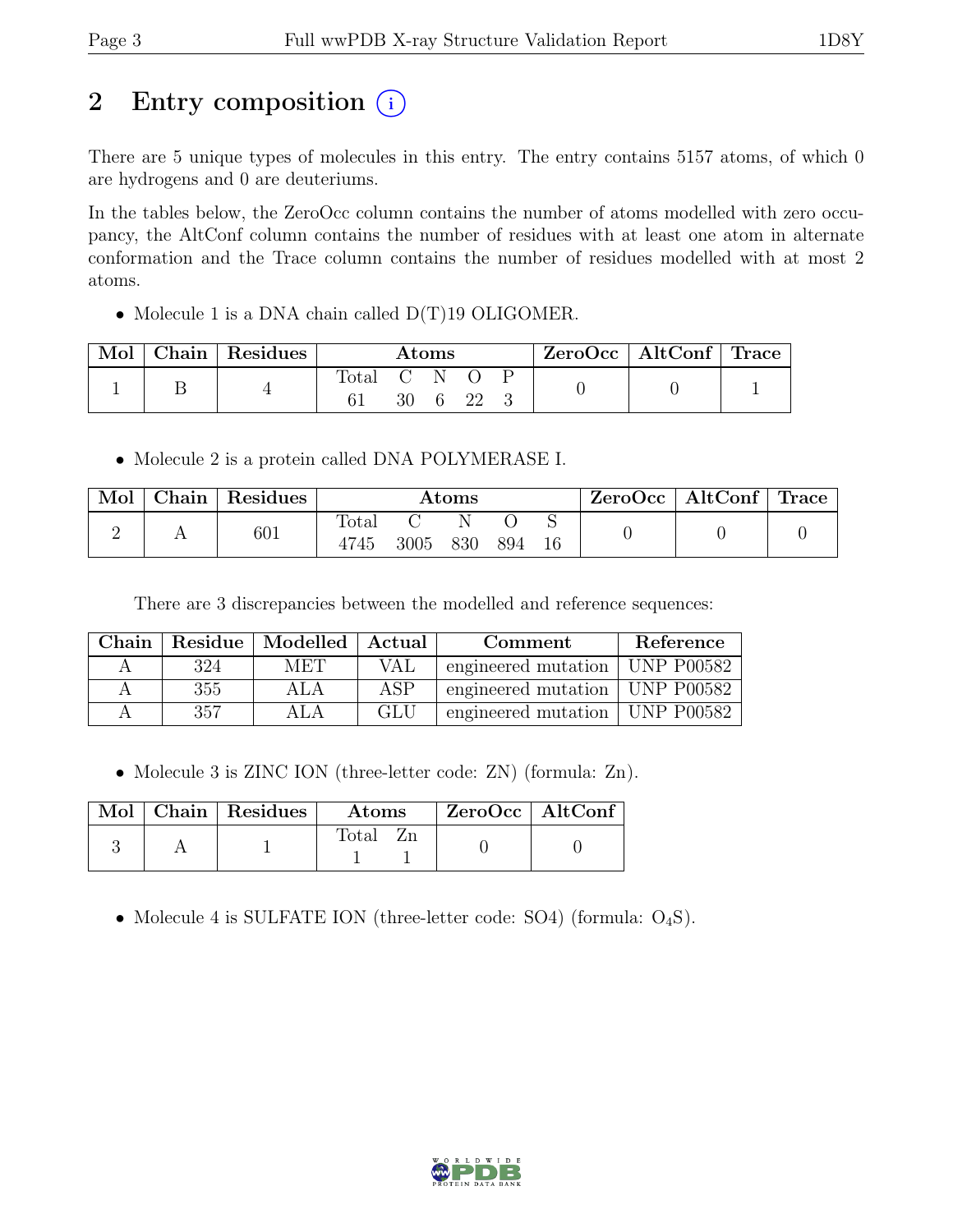

|  | Mol   Chain   Residues | Atoms     | ZeroOcc   AltConf |
|--|------------------------|-----------|-------------------|
|  |                        | Total O S |                   |
|  |                        | Total O S |                   |
|  |                        | Total O S |                   |

 $\bullet\,$  Molecule 5 is water.

|  | Mol   Chain   Residues | Atoms               | $ZeroOcc \   \$ AltConf |
|--|------------------------|---------------------|-------------------------|
|  |                        | Total O             |                         |
|  | 326                    | Total<br>326<br>326 |                         |

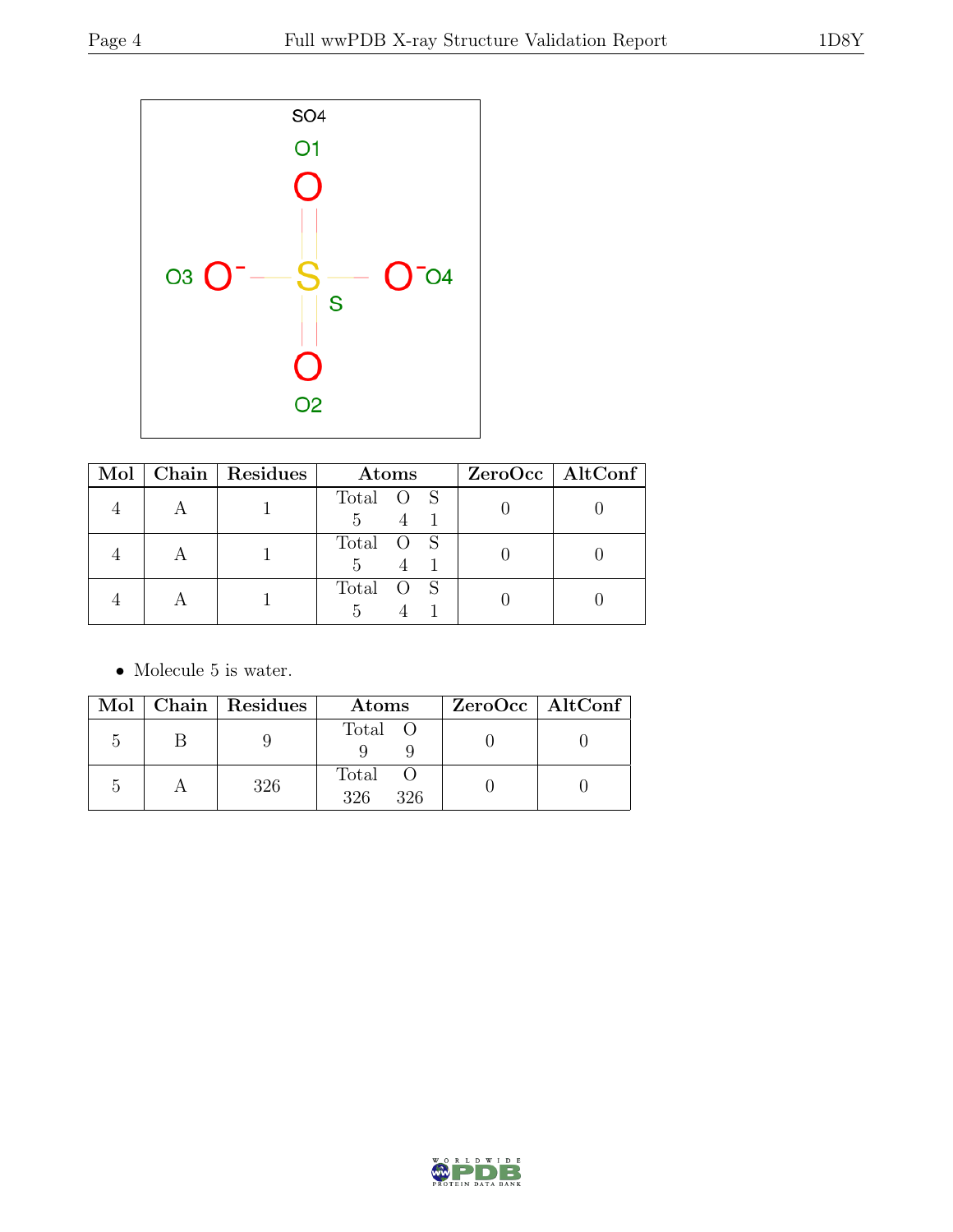# 3 Residue-property plots  $(i)$

These plots are drawn for all protein, RNA, DNA and oligosaccharide chains in the entry. The first graphic for a chain summarises the proportions of the various outlier classes displayed in the second graphic. The second graphic shows the sequence view annotated by issues in geometry and electron density. Residues are color-coded according to the number of geometric quality criteria for which they contain at least one outlier:  $green = 0$ , yellow  $= 1$ , orange  $= 2$  and red  $= 3$  or more. A red dot above a residue indicates a poor fit to the electron density (RSRZ > 2). Stretches of 2 or more consecutive residues without any outlier are shown as a green connector. Residues present in the sample, but not in the model, are shown in grey.

• Molecule 1:  $D(T)19$  OLIGOMER



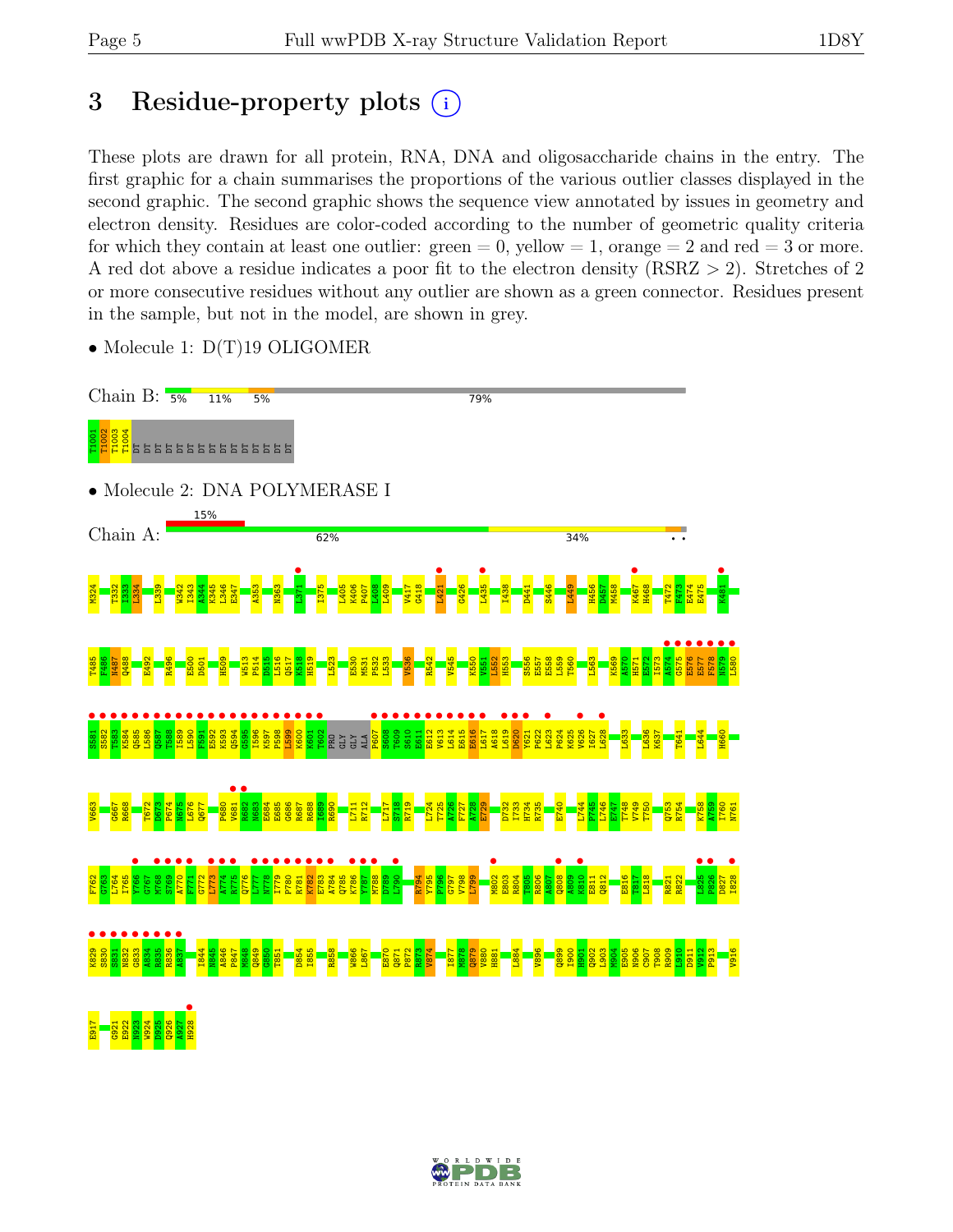# 4 Data and refinement statistics  $(i)$

| Property                                                         | Value                                           | Source     |
|------------------------------------------------------------------|-------------------------------------------------|------------|
| Space group                                                      | P 43                                            | Depositor  |
| $\overline{C}$ ell constants                                     | $101.88\text{\AA}$<br>85.18Å<br>101.88Å         |            |
| a, b, c, $\alpha$ , $\beta$ , $\gamma$                           | $90.00^\circ$<br>$90.00^\circ$<br>$90.00^\circ$ | Depositor  |
| Resolution $(A)$                                                 | 20.00<br>$-2.08$                                | Depositor  |
|                                                                  | 33.96<br>$-2.08$                                | <b>EDS</b> |
| % Data completeness                                              | 84.3 (20.00-2.08)                               | Depositor  |
| (in resolution range)                                            | $90.3(33.96-2.08)$                              | <b>EDS</b> |
| $R_{merge}$                                                      | 0.05                                            | Depositor  |
| $\mathrm{R}_{sym}$                                               | (Not available)                                 | Depositor  |
| $\langle I/\sigma(I) \rangle$ <sup>1</sup>                       | 3.62 (at $2.08\text{\AA}$ )                     | Xtriage    |
| Refinement program                                               | <b>CNS</b>                                      | Depositor  |
|                                                                  | 0.217<br>0.233<br>$\overline{\phantom{a}}$      | Depositor  |
| $R, R_{free}$                                                    | 0.223<br>0.237<br>$\ddot{\phantom{a}}$          | DCC        |
| $R_{free}$ test set                                              | 4795 reflections $(10.16\%)$                    | wwPDB-VP   |
| Wilson B-factor $(A^2)$                                          | 24.7                                            | Xtriage    |
| Anisotropy                                                       | 0.156                                           | Xtriage    |
| Bulk solvent $k_{sol}(\text{e}/\text{A}^3), B_{sol}(\text{A}^2)$ | 0.41, 70.9                                      | <b>EDS</b> |
| L-test for twinning <sup>2</sup>                                 | $< L >$ = 0.50, $< L2$ > = 0.33                 | Xtriage    |
| Estimated twinning fraction                                      | $0.026$ for h,-k,-l                             | Xtriage    |
| $F_o, F_c$ correlation                                           | 0.93                                            | <b>EDS</b> |
| Total number of atoms                                            | 5157                                            | wwPDB-VP   |
| Average B, all atoms $(A^2)$                                     | 35.0                                            | wwPDB-VP   |

Xtriage's analysis on translational NCS is as follows: The largest off-origin peak in the Patterson function is 3.36% of the height of the origin peak. No significant pseudotranslation is detected.

<sup>&</sup>lt;sup>2</sup>Theoretical values of  $\langle |L| \rangle$ ,  $\langle L^2 \rangle$  for acentric reflections are 0.5, 0.333 respectively for untwinned datasets, and 0.375, 0.2 for perfectly twinned datasets.



<span id="page-5-1"></span><span id="page-5-0"></span><sup>1</sup> Intensities estimated from amplitudes.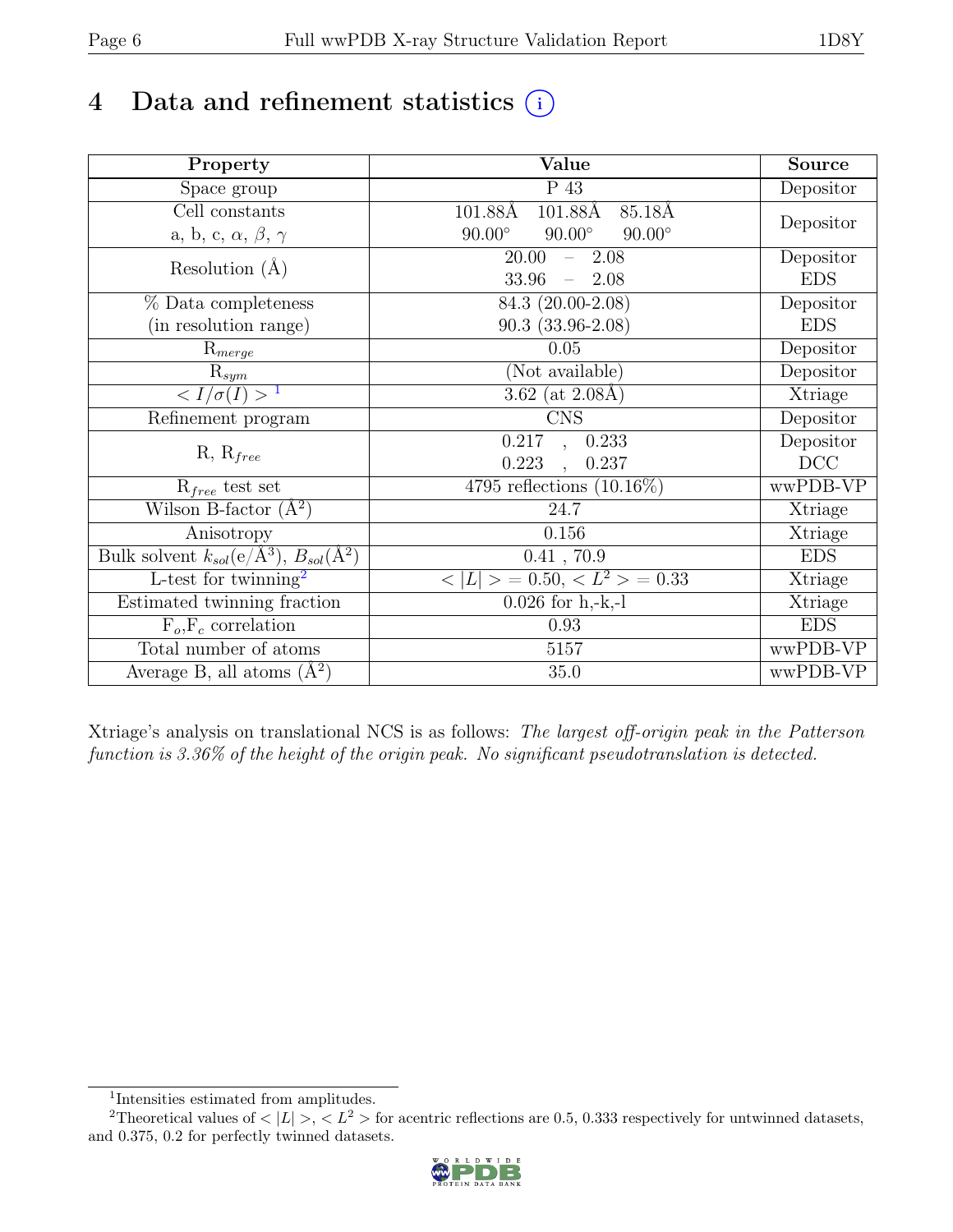# 5 Model quality  $(i)$

# 5.1 Standard geometry  $(i)$

Bond lengths and bond angles in the following residue types are not validated in this section: SO4, ZN

The Z score for a bond length (or angle) is the number of standard deviations the observed value is removed from the expected value. A bond length (or angle) with  $|Z| > 5$  is considered an outlier worth inspection. RMSZ is the root-mean-square of all Z scores of the bond lengths (or angles).

| Mol      | Chain |             | Bond lengths     | Bond angles |                    |  |
|----------|-------|-------------|------------------|-------------|--------------------|--|
|          |       | <b>RMSZ</b> | $\# Z  > 5$      | RMSZ        | # $ Z  > 5$        |  |
|          |       | 8.58        | $3/66$ $(4.5\%)$ | 1.36        | $1/101$ $(1.0\%)$  |  |
| $\Omega$ |       | 0.39        | 0/4831           | 0.63        | $1/6538$ $(0.0\%)$ |  |
| All      |       | 1.07        | $3/4897(0.1\%)$  | 0.65        | $2/6639(0.0\%)$    |  |

All (3) bond length outliers are listed below:

| Mol |      |     | Chain   Res   Type   Atoms | $\mathbf{Z}$ | $\mid$ Observed( $\AA$ ) $\mid$ Ideal( $\AA$ ) |          |
|-----|------|-----|----------------------------|--------------|------------------------------------------------|----------|
|     | 1003 | DT. | $C5-C7$                    | $-42.59$     | l .24                                          | $1.50\,$ |
|     | 1004 |     | $C5-C7$                    | $-41.42$     | 1.25                                           | 1.50     |
|     | 1002 |     | $C5-C7$                    | $-35.84$     | $\mathord{1.28}$                               | $1.50\,$ |

All (2) bond angle outliers are listed below:

| Mol | Chain | $\operatorname{Res}$ | Type | Atoms                                     |         | Observed $(°)$ | $Ideal(^{\circ})$ |
|-----|-------|----------------------|------|-------------------------------------------|---------|----------------|-------------------|
|     |       | 1003                 | DТ   | $C6-C5-C7$                                | $-6.73$ | 118.86         | 122.90            |
|     |       | 607                  | PRO  | $N\text{-}\mathrm{CA}\text{-}\mathrm{CB}$ | 5.70    | 110 14         | 103.30            |

There are no chirality outliers.

There are no planarity outliers.

### 5.2 Too-close contacts  $(i)$

In the following table, the Non-H and H(model) columns list the number of non-hydrogen atoms and hydrogen atoms in the chain respectively. The H(added) column lists the number of hydrogen atoms added and optimized by MolProbity. The Clashes column lists the number of clashes within the asymmetric unit, whereas Symm-Clashes lists symmetry-related clashes.

|  |  |  | Mol   Chain   Non-H   H(model)   H(added)   Clashes   Symm-Clashes |
|--|--|--|--------------------------------------------------------------------|
|  |  |  |                                                                    |

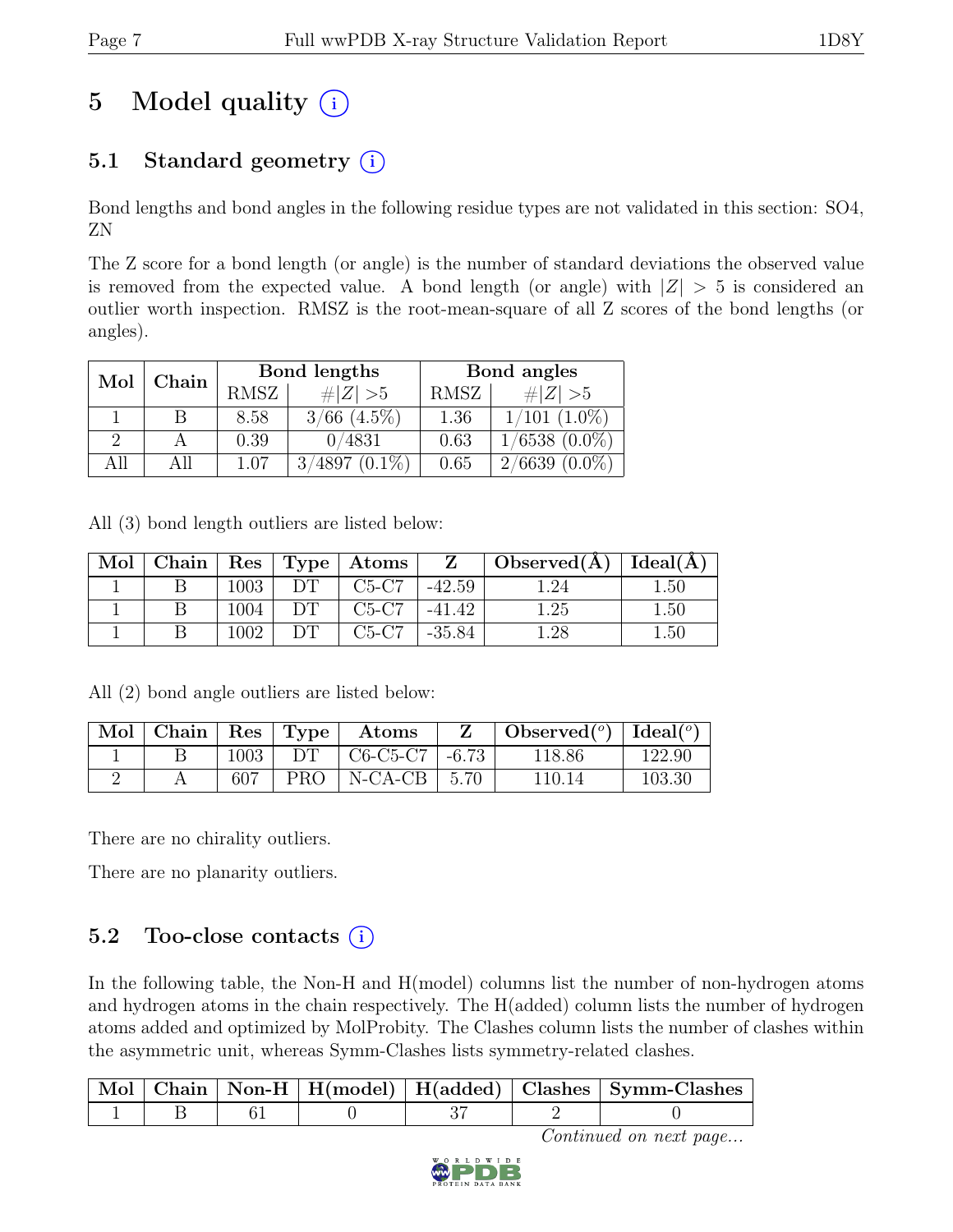|  |      |      |     | Mol   Chain   Non-H   H(model)   H(added)   Clashes   Symm-Clashes |
|--|------|------|-----|--------------------------------------------------------------------|
|  | 4745 | 4753 | 200 |                                                                    |
|  |      |      |     |                                                                    |
|  |      |      |     |                                                                    |
|  | 326  |      |     |                                                                    |
|  |      |      |     |                                                                    |
|  | 5157 |      | 20. |                                                                    |

The all-atom clashscore is defined as the number of clashes found per 1000 atoms (including hydrogen atoms). The all-atom clashscore for this structure is 21.

All (201) close contacts within the same asymmetric unit are listed below, sorted by their clash magnitude.

| Atom-1                                       | Atom-2           | Interatomic       | Clash             |
|----------------------------------------------|------------------|-------------------|-------------------|
|                                              |                  | distance $(\AA)$  | overlap $(\AA)$   |
| 2:A:517:GLN:HB2                              | 5:A:1216:HOH:O   | 1.38              | 1.21              |
| 2:A:740:GLU:HB3                              | 2:A:794:ARG:HG2  | 1.43              | 0.96              |
| 2:A:485:THR:H                                | 2:A:488:GLN:HE21 | 1.02              | 0.91              |
| 2:A:719:ARG:CZ                               | 2:A:804:ARG:HH12 | 1.87              | 0.87              |
| 2:A:808:GLN:NE2                              | 5:A:1123:HOH:O   | 2.08              | 0.86              |
| 2:A:677:GLN:HE21                             | 2:A:881:HIS:H    | 1.19              | 0.86              |
| 2:A:615:GLU:HB3                              | 2:A:628:LEU:HD21 | 1.59              | 0.83              |
| 2:A:519:HIS:CD2                              | 2:A:822:ARG:HH22 | 1.98              | 0.82              |
| 2:A:586:LEU:HD13                             | 2:A:627:ILE:HD13 | 1.62              | 0.81              |
| 2:A:472:THR:HG23                             | 2:A:475:GLU:H    | 1.44              | 0.80              |
| 2:A:556:SER:HB2                              | 2:A:641:THR:HG22 | $\overline{1.63}$ | 0.79              |
| 2:A:725:THR:O                                | 2:A:729:GLU:HG2  | 1.83              | 0.79              |
| 2:A:746:LEU:O                                | 2:A:749:VAL:HG12 | 1.85              | 0.75              |
| 2:A:681:VAL:HA                               | 2:A:690:ARG:HH21 | 1.52              | 0.74              |
| 2:A:487:ASN:HD22                             | 2:A:487:ASN:H    | 1.36              | 0.71              |
| 2:A:615:GLU:HB3                              | 2:A:628:LEU:CD2  | 2.20              | 0.70              |
| 2:A:711:LEU:HD13                             | 2:A:765:ILE:HD11 | 1.73              | 0.70              |
| $2:A:719: \overline{\text{ARG}: \text{NH1}}$ | 2:A:804:ARG:HH12 | 1.88              | 0.70              |
| 2:A:687:ARG:HG2                              | 2:A:690:ARG:HH12 | 1.56              | 0.70              |
| 2:A:663:VAL:HG23                             | 5:A:1139:HOH:O   | 1.93              | 0.69              |
| 2:A:517:GLN:OE1                              | 5:A:1051:HOH:O   | 2.10              | 0.68              |
| 2:A:599:LEU:O                                | 2:A:613:VAL:HB   | 1.94              | 0.68              |
| 2:A:363:ASN:HD22                             | 2:A:542:ARG:HH11 | 1.40              | 0.67              |
| 2:A:717:LEU:HD21                             | 2:A:818:LEU:HD11 | 1.74              | 0.67              |
| 2:A:684:GLU:HG3                              | 5:A:1239:HOH:O   | 1.93              | $\overline{0.67}$ |
| 2: A:600: LYS: CB                            | 2:A:614:LEU:HG   | 2.24              | 0.67              |
| 2:A:828:ILE:HG23                             | 2:A:829:LYS:HE2  | 1.76              | 0.67              |
| 2:A:418:GLY:HA3                              | 2:A:421:LEU:HD13 | 1.77              | 0.66              |

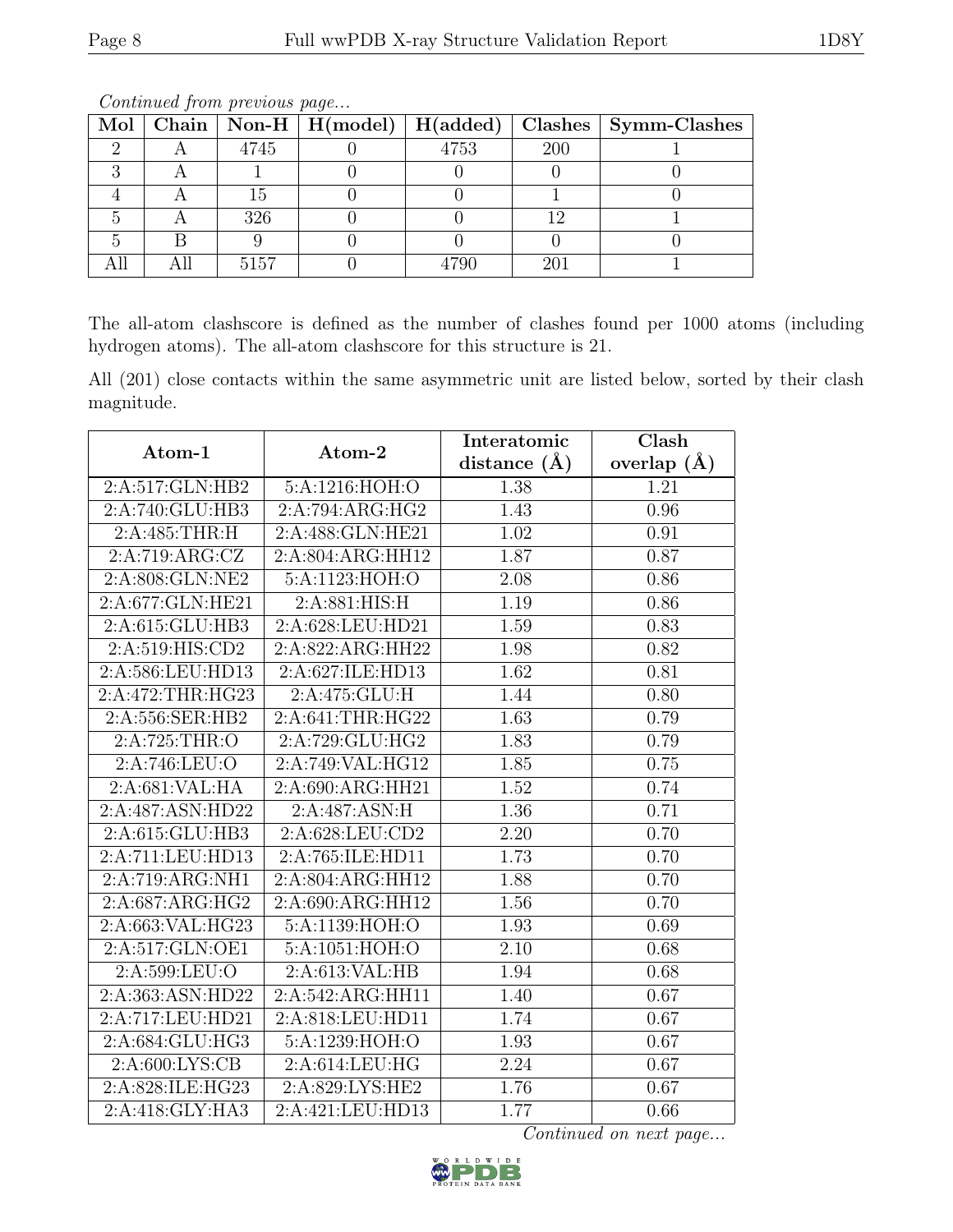| Continuea from previous page         |                  | Interatomic       | Clash             |
|--------------------------------------|------------------|-------------------|-------------------|
| Atom-1                               | Atom-2           | distance $(A)$    | overlap $(A)$     |
| 2:A:612:GLU:HB3                      | 2:A:615:GLU:HG2  | 1.77              | 0.66              |
| 2:A:446:SER:OG                       | 2:A:456:HIS:HD2  | $\overline{1.79}$ | 0.66              |
| 2:A:732:ASP:OD2                      | 2:A:735:ARG:HG3  | 1.96              | 0.66              |
| 2:A:828:ILE:CG2                      | 2:A:829:LYS:HE2  | 2.25              | 0.66              |
| 2:A:623:LEU:O                        | 2:A:626:VAL:HG22 | 1.96              | 0.65              |
| 2:A:908:THR:HG22                     | 2:A:909:ARG:H    | 1.62              | $0.\overline{64}$ |
| 2:A:556:SER:HB2                      | 2:A:641:THR:CG2  | 2.28              | 0.64              |
| 2:A:474:GLU:OE2                      | 5:A:1172:HOH:O   | 2.15              | 0.63              |
| 2:A:558:GLU:CD                       | 2:A:688:ARG:HH12 | 2.02              | 0.63              |
| 2:A:764:LEU:HD13                     | 2:A:798:VAL:HG11 | 1.80              | 0.63              |
| 2:A:485:THR:H                        | 2:A:488:GLN:NE2  | 1.85              | 0.62              |
| 2:A:332:THR:HG22                     | 2:A:334:LEU:HD13 | 1.81              | 0.62              |
| 2:A:472:THR:HG22                     | 2:A:475:GLU:CD   | 2.21              | 0.61              |
| 2:A:580:LEU:HD22                     | 2:A:580:LEU:N    | 2.16              | 0.61              |
| 2:A:569:LYS:O                        | 2:A:573:ILE:HG13 | 2.01              | 0.60              |
| 2:A:582:SER:HA                       | 2:A:586:LEU:HB2  | 1.83              | 0.60              |
| 2:A:586:LEU:CD1                      | 2:A:627:ILE:HD13 | 2.31              | 0.60              |
| 2:A:854:ASP:O                        | 2:A:858:ARG:HG3  | 2.01              | 0.60              |
| 2:A:687:ARG:HA                       | 2:A:690:ARG:NH1  | 2.17              | 0.60              |
| 2:A:802:MET:O                        | 2:A:806:ARG:HG3  | 2.01              | 0.60              |
| 2:A:773:LEU:CD1                      | 2:A:784:ALA:HB1  | 2.32              | 0.60              |
| 2:A:559:LEU:O                        | 2:A:563:LEU:HG   | 2.03              | 0.59              |
| 2:A:750:THR:OG1                      | 2:A:753:GLN:HG3  | 2.03              | 0.59              |
| 2:A:733:ILE:HD12                     | 2:A:734:HIS:N    | 2.19              | 0.58              |
| 2:A:782:LYS:HA                       | 2:A:785:GLN:HB3  | 1.85              | 0.58              |
| $2:A:590:\overline{\textrm{LEU:HA}}$ | 2:A:593:LYS:HE2  | 1.85              | 0.58              |
| 2:A:772:GLY:O                        | 2:A:776:GLN:HG2  | 2.04              | 0.58              |
| 2:A:851:THR:O                        | 2:A:855:ILE:HG13 | 2.04              | 0.58              |
| 2:A:855:ILE:HG23                     | 2:A:908:THR:HG21 | 1.86              | 0.58              |
| 2:A:458:MET:HE1                      | 2:A:501:ASP:OD1  | 2.05              | 0.57              |
| $2:A:575:\overline{GLY:O}$           | 2:A:576:GLU:HG2  | 2.04              | 0.57              |
| 2:A:418:GLY:HA3                      | 2:A:421:LEU:CD1  | 2.35              | 0.57              |
| 2:A:582:SER:HB3                      | 2:A:586:LEU:HD12 | 1.86              | 0.57              |
| 2:A:735:ARG:HG2                      | 2:A:754:ARG:HG3  | 1.86              | 0.57              |
| 2:A:735:ARG:HB3                      | 2:A:749:VAL:HG11 | 1.87              | 0.56              |
| 2:A:519:HIS:CD2                      | 2:A:822:ARG:NH2  | 2.73              | 0.56              |
| 2:A:744:LEU:HD12                     | 2:A:748:THR:OG1  | 2.06              | 0.56              |
| 2:A:324:MET:HG2                      | 5:A:1083:HOH:O   | 2.05              | 0.56              |
| 4:A:40:SO4:O2                        | 5:A:1010:HOH:O   | 2.17              | 0.55              |
| 2:A:740:GLU:HG3                      | 2:A:795:TYR:OH   | 2.06              | 0.55              |
| 2:A:590:LEU:HD22                     | 2:A:624:PRO:HD3  | 1.87              | 0.55              |

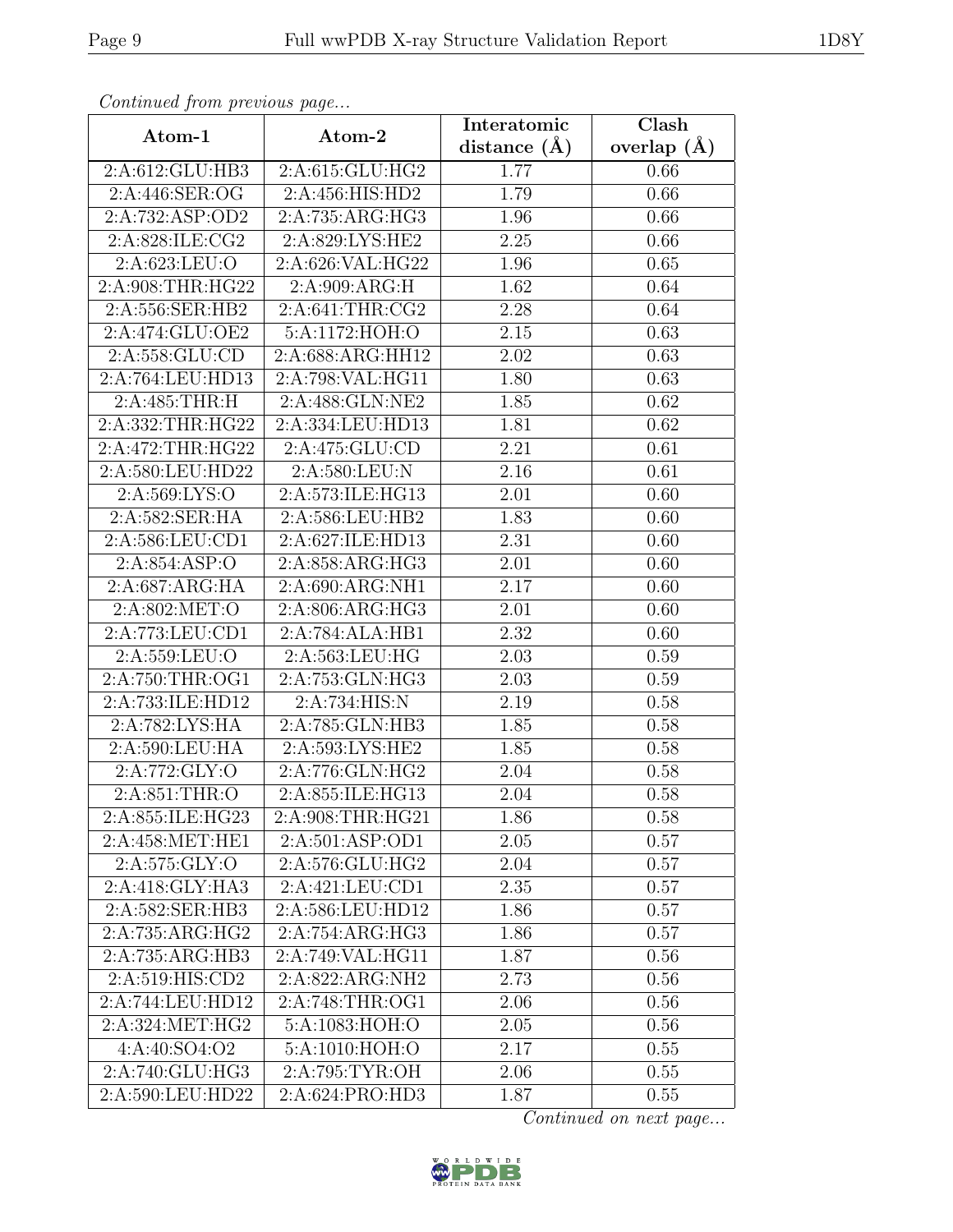| Continued from previous page |                               | Interatomic      | Clash           |
|------------------------------|-------------------------------|------------------|-----------------|
| Atom-1                       | Atom-2                        | distance $(\AA)$ | overlap $(\AA)$ |
| 2:A:492:GLU:OE1              | 5:A:1171:HOH:O                | 2.18             | 0.55            |
| 2:A:858:ARG:HB2              | 2:A:908:THR:HG23              | 1.89             | 0.55            |
| 2:A:711:LEU:CD1              | 2:A:765:ILE:HD11              | 2.37             | 0.54            |
| 2:A:922:GLU:HB2              | 2:A:926:GLN:HE22              | 1.72             | 0.54            |
| 2:A:922:GLU:HB2              | 2:A:926:GLN:NE2               | 2.22             | 0.54            |
| 2:A:758:LYS:HE3              | 2:A:762:PHE:HE2               | 1.72             | 0.54            |
| 2:A:472:THR:HG22             | 2:A:475:GLU:CG                | 2.38             | 0.54            |
| 2:A:712:ARG:HD3              | 2:A:913:PRO:O                 | 2.08             | 0.54            |
| 2:A:773:LEU:HD22             | 2:A:773:LEU:O                 | 2.08             | 0.54            |
| 2:A:782:LYS:N                | 2:A:782:LYS:HD2               | 2.23             | 0.54            |
| 2:A:780:PRO:O                | 2:A:783:GLU:HB3               | 2.08             | 0.54            |
| 2:A:908:THR:HG22             | 2:A:909:ARG:N                 | 2.22             | 0.53            |
| 2:A:363:ASN:HD21             | 2:A:426:GLY:HA3               | 1.74             | 0.53            |
| $2:A:519:HI\overline{S:HD2}$ | $2:A:822:ARG:\overline{HH22}$ | 1.50             | 0.53            |
| 2:A:924:TRP:O                | 2:A:928:HIS:HB2               | 2.08             | 0.53            |
| 2:A:553:HIS:O                | 2:A:557:GLU:HG2               | 2.08             | 0.53            |
| 2:A:846:ALA:HB3              | 2:A:847:PRO:HD3               | 1.91             | 0.53            |
| 2:A:550:LYS:HB2              | 2:A:550:LYS:NZ                | 2.23             | 0.53            |
| 2:A:589:ILE:O                | 2:A:593:LYS:HG2               | 2.09             | 0.53            |
| 2:A:487:ASN:H                | 2:A:487:ASN:ND2               | 2.05             | 0.53            |
| 2:A:781:ARG:C                | 2:A:783:GLU:H                 | 2.13             | 0.52            |
| 2:A:808:GLN:O                | 2:A:812:GLN:HG2               | 2.08             | 0.52            |
| 2:A:615:GLU:O                | 2:A:618:ALA:HB3               | 2.10             | 0.52            |
| 1:B:1002:DT:O4               | 2:A:660:HIS:HE1               | 1.93             | 0.52            |
| 2:A:342:TRP:CE3              | 2:A:375:ILE:HD11              | 2.45             | 0.52            |
| 2:A:446:SER:OG               | 2:A:456:HIS:CD2               | 2.61             | 0.52            |
| 2:A:727:PHE:CZ               | 2:A:733:ILE:HG21              | 2.44             | 0.52            |
| 2:A:590:LEU:HD23             | 2:A:623:LEU:HD23              | 1.92             | 0.51            |
| $2:A:363:\overline{ASN:ND2}$ | $2:A:542:A\overline{RG:HH11}$ | 2.08             | 0.51            |
| 2:A:719:ARG:NH1              | 2:A:804:ARG:NH1               | 2.57             | 0.51            |
| 1:B:1002:DT:O4               | 2:A:660:HIS:CE1               | 2.64             | 0.51            |
| 2:A:677:GLN:HE21             | 2:A:881:HIS:N                 | 1.98             | 0.51            |
| 2:A:458:MET:CE               | 2:A:501:ASP:OD1               | 2.59             | 0.51            |
| 2:A:406:LYS:HB3              | 2:A:407:PRO:HD3               | 1.93             | 0.50            |
| 2:A:343:ILE:O                | 2:A:347:GLU:HG3               | 2.12             | 0.50            |
| 2:A:677:GLN:HG2              | 2:A:880:VAL:HG23              | 1.93             | 0.49            |
| 2:A:533:LEU:HD12             | 2:A:536:VAL:HG21              | 1.93             | 0.49            |
| 2:A:556:SER:CA               | 2:A:641:THR:HG21              | 2.42             | 0.49            |
| 2:A:773:LEU:HD12             | 2:A:784:ALA:HB1               | 1.94             | 0.49            |
| 2:A:818:LEU:HD22             | 2:A:851:THR:HG21              | 1.93             | 0.49            |
| 2:A:620:ASP:OD1              | 2:A:621:TYR:HD1               | 1.96             | 0.49            |

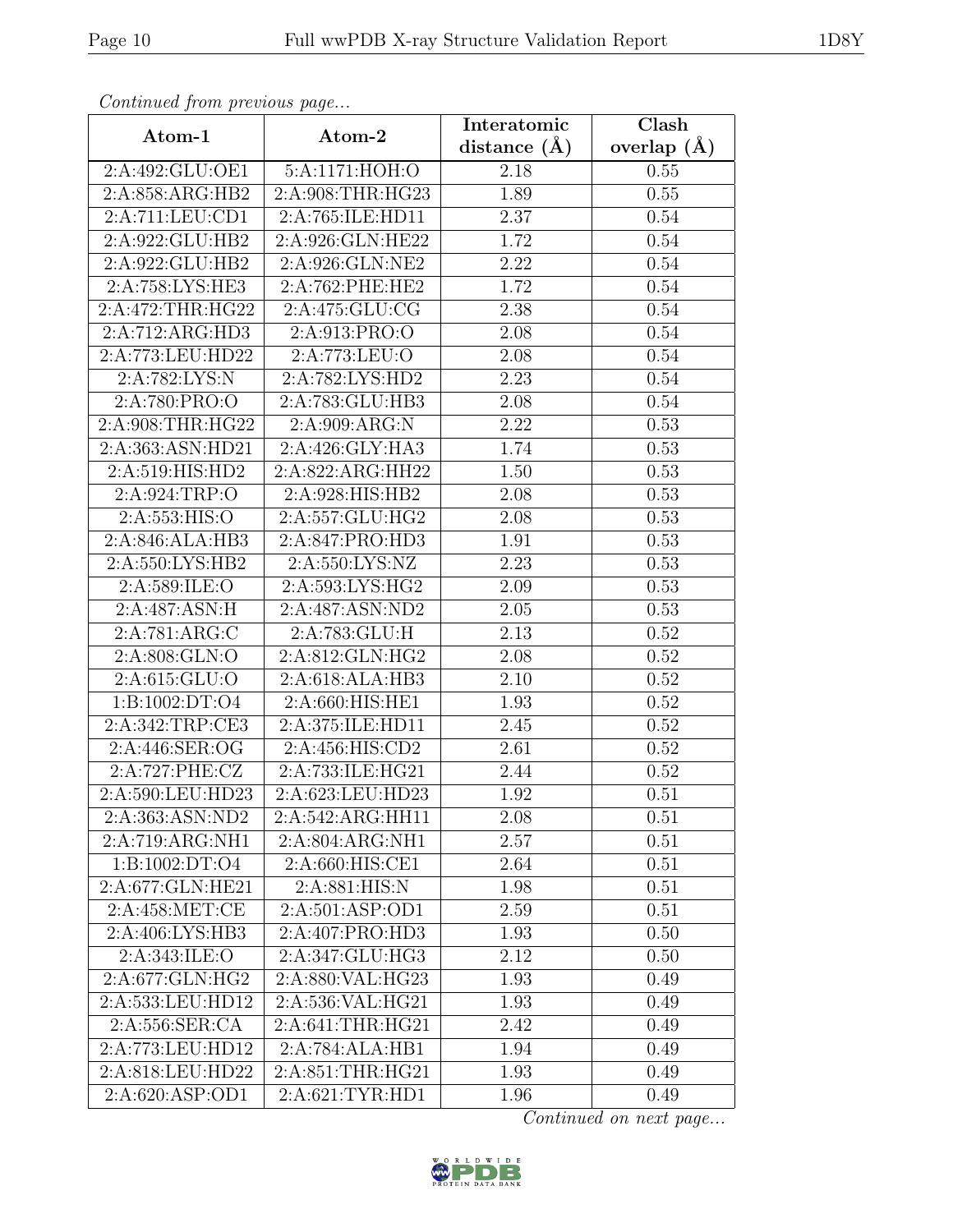| Continueu from pretious page                   |                            | Interatomic    | $\overline{\text{Clash}}$ |
|------------------------------------------------|----------------------------|----------------|---------------------------|
| Atom-1                                         | Atom-2                     | distance $(A)$ | overlap $(\AA)$           |
| 2:A:830:SER:C                                  | 2:A:832:ASN:H              | 2.16           | 0.49                      |
| $2:A:531:\overline{\mathrm{MET}:\mathrm{HB}2}$ | 2:A:532:PRO:HD3            | 1.95           | 0.48                      |
| 2:A:680:PRO:HB2                                | 2:A:686:GLY:HA3            | 1.95           | 0.48                      |
| 2:A:784:ALA:O                                  | 2:A:788:MET:HG3            | 2.13           | 0.48                      |
| 2:A:808:GLN:HA                                 | 2:A:811:GLU:HB3            | 1.94           | 0.48                      |
| 2:A:615:GLU:HA                                 | 2:A:618:ALA:HB2            | 1.95           | 0.48                      |
| 2:A:773:LEU:HD13                               | 2:A:784:ALA:HB1            | 1.93           | 0.48                      |
| 2:A:472:THR:HG23                               | 2:A:475:GLU:N              | 2.20           | 0.48                      |
| 2:A:485:THR:N                                  | 2:A:488:GLN:HE21           | 1.87           | 0.48                      |
| 2:A:342:TRP:CZ3                                | 2:A:375:ILE:HD11           | 2.49           | 0.47                      |
| 2:A:550:LYS:HB2                                | 2:A:550:LYS:HZ2            | 1.76           | 0.47                      |
| 2:A:571:HIS:CE1                                | 2:A:577:GLU:HG3            | 2.49           | 0.47                      |
| 2:A:667:GLY:HA3                                | 2:A:821:ARG:NE             | 2.29           | 0.47                      |
| 2:A:586:LEU:HD22                               | 2:A:627:ILE:HD11           | 1.97           | 0.47                      |
| 2:A:668:ARG:HE                                 | 2:A:849:GLN:HG3            | 1.80           | 0.47                      |
| 2:A:921:GLY:HA3                                | 2:A:926:GLN:HB3            | 1.96           | 0.47                      |
| 2:A:717:LEU:HD21                               | 2:A:818:LEU:CD1            | 2.45           | 0.47                      |
| 2:A:550:LYS:NZ                                 | 2: A: 550: LYS: CB         | 2.78           | 0.46                      |
| 2:A:614:LEU:O                                  | 2:A:624:PRO:HB2            | 2.16           | 0.46                      |
| 2:A:530:GLU:OE2                                | 2:A:821:ARG:NH2            | 2.47           | 0.46                      |
| 2:A:674:PRO:HG2                                | 2:A:676:LEU:CD1            | 2.45           | 0.46                      |
| 2:A:760:ILE:O                                  | 2:A:764:LEU:HG             | 2.15           | 0.46                      |
| 2:A:719:ARG:CZ                                 | 2:A:804:ARG:NH1            | 2.68           | 0.46                      |
| 2:A:353:ALA:HA                                 | $2:A:417:\overline{VAL:O}$ | 2.16           | 0.46                      |
| 2:A:660:HIS:CE1                                | 2:A:672:THR:HG1            | 2.34           | 0.46                      |
| 2:A:421:LEU:HD23                               | 2:A:438:ILE:HG23           | 1.98           | 0.46                      |
| 2:A:513:TRP:HB3                                | 2:A:514:PRO:HD3            | 1.97           | 0.45                      |
| $2:A:797:\overline{GLY:CA}$                    | 5:A:1186:HOH:O             | 2.63           | 0.45                      |
| 2:A:449:LEU:HD13                               | 2:A:516:LEU:HG             | 1.98           | 0.45                      |
| 2:A:866:TRP:CE2                                | 2:A:899:GLN:HG2            | 2.50           | 0.45                      |
| 2:A:578:PHE:HE2                                | 2:A:586:LEU:HD23           | 1.81           | 0.45                      |
| 2:A:580:LEU:N                                  | 2:A:580:LEU:CD2            | 2.79           | 0.45                      |
| 2:A:585:GLN:O                                  | 2:A:589:ILE:HG12           | 2.16           | 0.45                      |
| 2:A:633:LEU:CD2                                | 2:A:685:GLU:HG3            | 2.47           | 0.45                      |
| 2:A:896:VAL:O                                  | 2:A:900:ILE:HG12           | 2.16           | 0.45                      |
| 2:A:872:PRO:HG2                                | 2:A:874:VAL:HG13           | 1.98           | 0.45                      |
| 2:A:797:GLY:HA3                                | 5:A:1186:HOH:O             | 2.16           | 0.45                      |
| 2:A:590:LEU:O                                  | 2:A:593:LYS:HG2            | 2.17           | 0.45                      |
| 2:A:870:GLU:HB3                                | 2:A:872:PRO:HD3            | 1.99           | 0.45                      |
| 2:A:802:MET:CE                                 | 2:A:844:ILE:HD13           | 2.47           | 0.45                      |
| 2:A:613:VAL:O                                  | 2:A:617:LEU:HG             | 2.17           | 0.44                      |

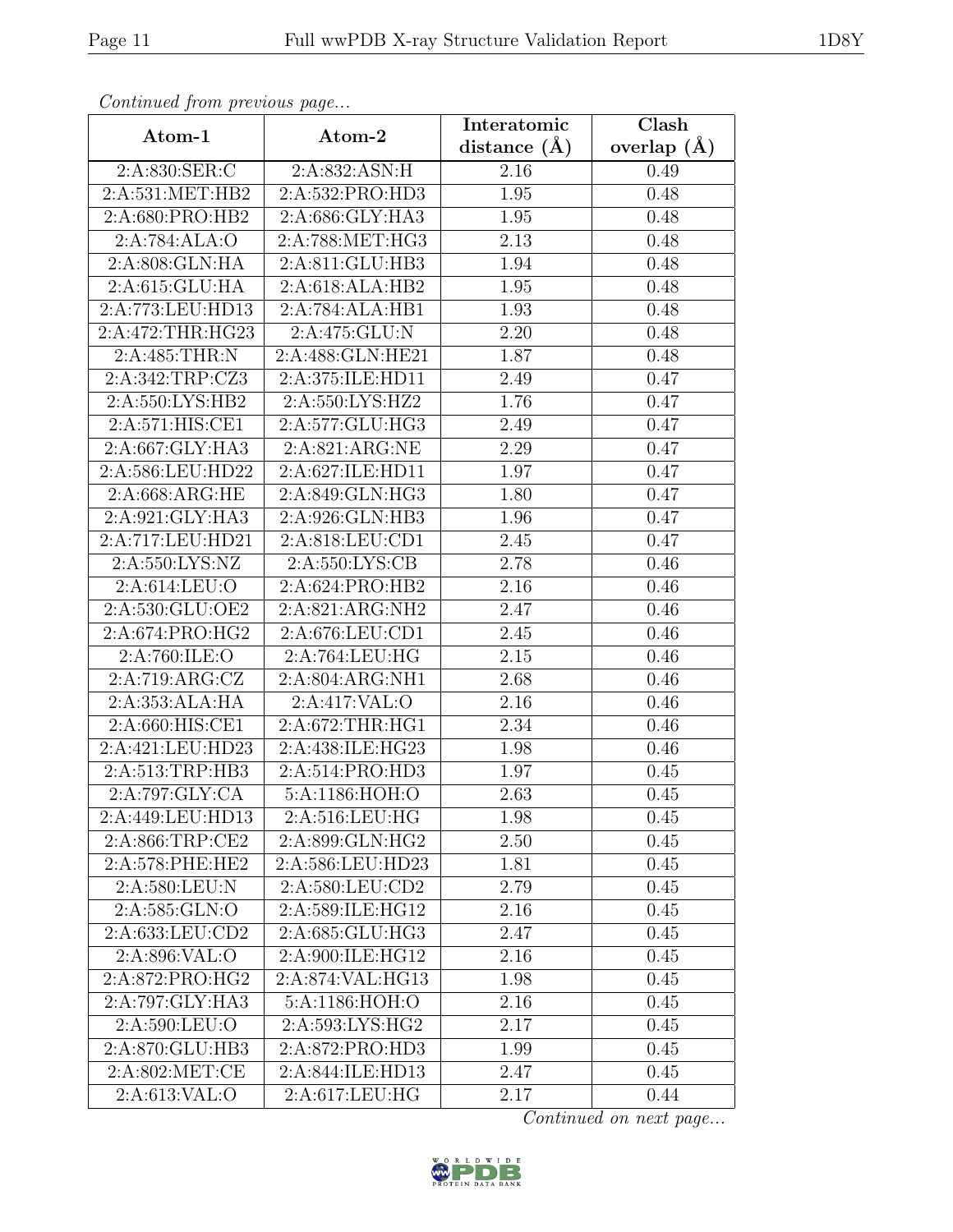| Continuea from previous page |                             | Interatomic       | Clash         |
|------------------------------|-----------------------------|-------------------|---------------|
| Atom-1                       | Atom-2                      | distance $(\AA)$  | overlap $(A)$ |
| 2:A:560:THR:OG1              | 2:A:637:LYS:HE3             | 2.17              | 0.44          |
| 2:A:808:GLN:CG               | 5:A:1123:HOH:O              | 2.65              | 0.44          |
| 2:A:830:SER:C                | 2:A:832:ASN:N               | 2.70              | 0.44          |
| 2:A:545:VAL:HG23             | 2:A:877:ILE:HD12            | 2.00              | 0.44          |
| 2:A:734:HIS:HD2              | 2:A:761:ASN:HD22            | 1.65              | 0.44          |
| 2:A:467:LYS:N                | 2:A:467:LYS:HD2             | 2.33              | 0.43          |
| 2:A:468:HIS:HE1              | 2:A:500:GLU:OE2             | 2.00              | 0.43          |
| 2:A:324:MET:HE2              | 2:A:496:ARG:NH2             | 2.33              | 0.43          |
| 2:A:832:ASN:OD1              | 2:A:833:GLY:N               | 2.51              | 0.43          |
| 2:A:866:TRP:CZ2              | 2:A:899:GLN:HG2             | 2.53              | 0.43          |
| 2:A:596:ILE:HG22             | 2:A:598:PRO:HD2             | 2.00              | 0.43          |
| 2:A:578:PHE:N                | 2:A:578:PHE:CD1             | 2.86              | 0.43          |
| 2:A:770:ALA:HA               | 2:A:788:MET:SD              | 2.58              | 0.43          |
| 2:A:902:GLN:O                | 2:A:906:ASN:HB2             | 2.19              | 0.43          |
| 2:A:781:ARG:O                | 2:A:782:LYS:HB2             | 2.19              | 0.43          |
| 2:A:618:ALA:HB1              | 2:A:625:LYS:HG3             | 2.01              | 0.43          |
| 2:A:816:GLU:HA               | 2:A:821:ARG:O               | 2.18              | 0.43          |
| 2:A:911:ASP:OD1              | 2:A:911:ASP:N               | 2.52              | 0.43          |
| 2:A:623:LEU:N                | 2:A:624:PRO:HD2             | $\overline{2.3}3$ | 0.43          |
| 2:A:345:LYS:HE3              | 2:A:375:ILE:CD1             | 2.49              | 0.43          |
| 2:A:558:GLU:OE2              | 2:A:688:ARG:NH1             | 2.48              | 0.43          |
| 2:A:909:ARG:HB3              | 2:A:911:ASP:OD1             | 2.18              | 0.43          |
| 2:A:552:LEU:O                | 2:A:641:THR:HG23            | 2.19              | 0.42          |
| 2:A:586:LEU:HD22             | 2:A:627:ILE:CD1             | 2.49              | 0.42          |
| 2:A:418:GLY:O                | 2:A:441:ASP:HA              | 2.19              | 0.42          |
| 2:A:417:VAL:HG11             | 2:A:509:HIS:HB2             | 2.02              | 0.42          |
| 2:A:613:VAL:HA               | 2:A:616:GLU:HB2             | 2.01              | 0.41          |
| 2:A:827:ASP:O                | 2:A:836:ARG:HG3             | 2.20              | 0.41          |
| 2:A:619:LEU:N                | 2:A:619:LEU:HD22            | 2.35              | 0.41          |
| 2:A:621:TYR:HA               | 2:A:622:PRO:H <sub>D2</sub> | 1.91              | 0.41          |
| 2:A:783:GLU:O                | 2:A:786:LYS:HB3             | 2.20              | 0.41          |
| 2:A:779:ILE:HD12             | 2:A:783:GLU:HG3             | 2.02              | 0.41          |
| 2:A:617:LEU:HB2              | 2:A:624:PRO:HG3             | 2.02              | 0.41          |
| 2:A:727:PHE:CE1              | 2:A:733:ILE:HG21            | 2.55              | 0.41          |
| 2:A:615:GLU:HA               | 2:A:618:ALA:CB              | 2.50              | 0.41          |
| 2:A:577:GLU:O                | 2:A:578:PHE:HB3             | 2.20              | 0.41          |
| 2:A:593:LYS:O                | 2:A:594:GLN:HB3             | 2.21              | 0.41          |
| 2:A:733:ILE:H                | 2:A:733:ILE:HG13            | 1.68              | 0.41          |
| 2:A:905:GLU:HB3              | 2:A:916:VAL:HG23            | 2.02              | 0.41          |
| 2:A:575:GLY:O                | 2:A:576:GLU:CG              | 2.69              | 0.41          |
| 2:A:590:LEU:CD2              | 2:A:624:PRO:HD3             | 2.49              | 0.41          |

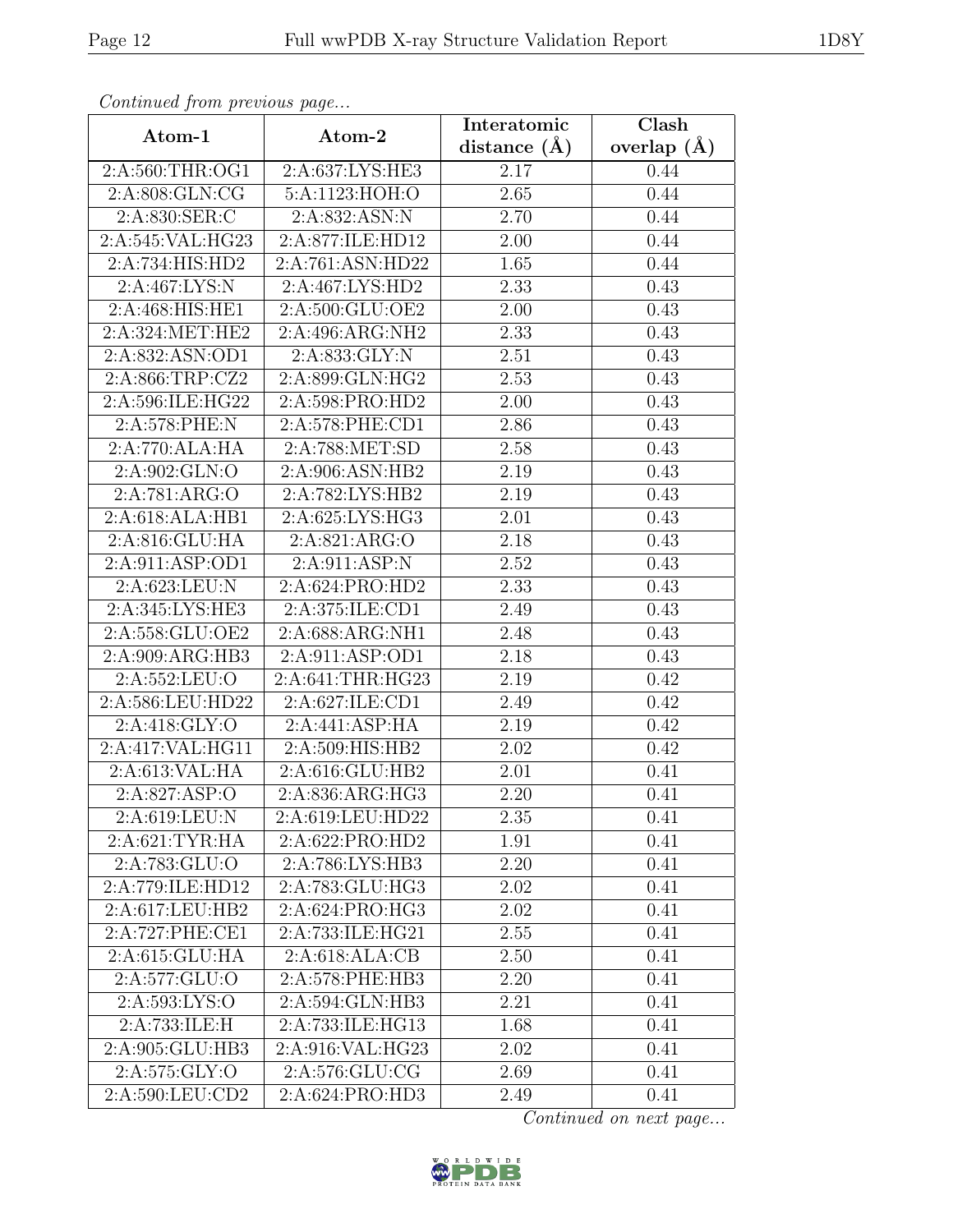| Atom-1           | Atom-2            | Interatomic<br>distance $(\AA)$ | Clash<br>overlap $(A)$ |
|------------------|-------------------|---------------------------------|------------------------|
| 2: A:624: PRO:HA | 2:A:627:ILE:HD12  | 2.02                            | 0.41                   |
| 2:A:903:LEU:O    | 2:A:907:CYS:HB2   | 2.21                            | 0.41                   |
| 2:A:879:GLN:HG2  | 2:A:884:LEU:HD23  | 2.03                            | 0.40                   |
| 2:A:523:LEU:C    | 2:A:523:LEU:HD13  | 2.42                            | 0.40                   |
| 2:A:799:LEU:HD22 | 2:A:803:GLU:HG3   | 2.03                            | 0.40                   |
| 2:A:798:VAL:O    | 2: A:802: MET:HG3 | 2.21                            | 0.40                   |
| 2:A:802:MET:HE3  | 2:A:844:ILE:HD13  | 2.03                            | 0.40                   |
| 2:A:449:LEU:HD12 | 2:A:449:LEU:HA    | 1.84                            | 0.40                   |
| 2:A:711:LEU:HD12 | 2:A:711:LEU:HA    | 1.84                            | 0.40                   |

All (1) symmetry-related close contacts are listed below. The label for Atom-2 includes the symmetry operator and encoded unit-cell translations to be applied.

| $\rm{Atom}\text{-}2$ |                          | Interatomic    | Clash         |
|----------------------|--------------------------|----------------|---------------|
| Atom-1               |                          | distance $(A)$ | overlap $(A)$ |
| 2:A:719:ARG:NH1      | 5:A:1138:HOH:O[2]<br>764 | 2.19           | 0.01          |

## 5.3 Torsion angles (i)

#### 5.3.1 Protein backbone (i)

In the following table, the Percentiles column shows the percent Ramachandran outliers of the chain as a percentile score with respect to all X-ray entries followed by that with respect to entries of similar resolution.

The Analysed column shows the number of residues for which the backbone conformation was analysed, and the total number of residues.

|  | Mol   Chain   Analysed   Favoured   Allowed   Outliers   Percentiles |  |  |
|--|----------------------------------------------------------------------|--|--|
|  | $^+$ 597/605 (99%)   555 (93%)   39 (6%)   3 (0%)   29   25          |  |  |

All (3) Ramachandran outliers are listed below:

| Mol | Chain | Res | <b>Type</b> |
|-----|-------|-----|-------------|
|     |       | 576 | GLU         |
|     |       | 597 | LYS         |
|     |       | 599 | ∴H`I        |

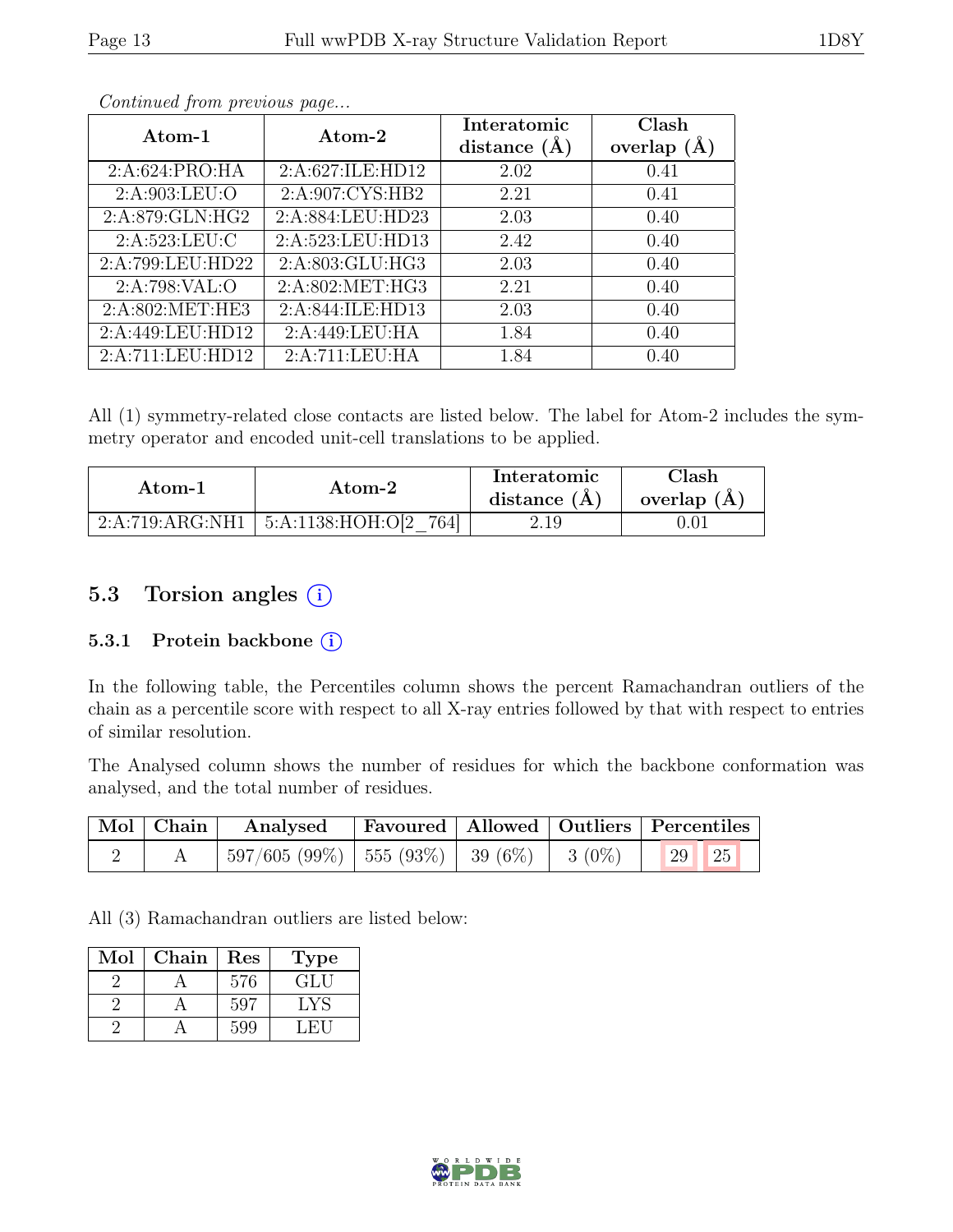#### 5.3.2 Protein sidechains (i)

In the following table, the Percentiles column shows the percent sidechain outliers of the chain as a percentile score with respect to all X-ray entries followed by that with respect to entries of similar resolution.

The Analysed column shows the number of residues for which the sidechain conformation was analysed, and the total number of residues.

| $\mid$ Mol $\mid$ Chain | Analysed        |               | Rotameric   Outliers   Percentiles |
|-------------------------|-----------------|---------------|------------------------------------|
|                         | $498/508(98\%)$ | $ 468(94\%) $ | $\mid$ 30 (6%) $\mid$ 19 15        |

All (30) residues with a non-rotameric sidechain are listed below:

| Mol                         | Chain                                                                                                                                                                                                                                                                                                                                                                                        | Res               | Type                                     |
|-----------------------------|----------------------------------------------------------------------------------------------------------------------------------------------------------------------------------------------------------------------------------------------------------------------------------------------------------------------------------------------------------------------------------------------|-------------------|------------------------------------------|
| $\overline{2}$              |                                                                                                                                                                                                                                                                                                                                                                                              | $\overline{334}$  | LEU                                      |
| $\frac{2}{2}$               |                                                                                                                                                                                                                                                                                                                                                                                              | 339               | LEU                                      |
|                             |                                                                                                                                                                                                                                                                                                                                                                                              | 346               | LEU                                      |
| $\frac{2}{2}$               |                                                                                                                                                                                                                                                                                                                                                                                              | 405               | LEU                                      |
|                             |                                                                                                                                                                                                                                                                                                                                                                                              | 409               | LEU                                      |
| $\overline{2}$              |                                                                                                                                                                                                                                                                                                                                                                                              | 421               | LEU                                      |
| $\frac{2}{2}$               |                                                                                                                                                                                                                                                                                                                                                                                              | 435               | LEU                                      |
|                             |                                                                                                                                                                                                                                                                                                                                                                                              | 449               | LEU                                      |
| $\frac{1}{2}$               |                                                                                                                                                                                                                                                                                                                                                                                              | 487               | <b>ASN</b>                               |
| $\overline{2}$              |                                                                                                                                                                                                                                                                                                                                                                                              | $\overline{536}$  | $\frac{1}{\sqrt{AL}}$                    |
| $\overline{2}$              |                                                                                                                                                                                                                                                                                                                                                                                              | $\overline{552}$  | LEU                                      |
| $\overline{2}$              |                                                                                                                                                                                                                                                                                                                                                                                              | 577               | $rac{\overline{\text{GLU}}}{\text{PHE}}$ |
| $\frac{2}{2}$               |                                                                                                                                                                                                                                                                                                                                                                                              | 578               |                                          |
|                             |                                                                                                                                                                                                                                                                                                                                                                                              | 584               | <b>LYS</b>                               |
| $\overline{2}$              |                                                                                                                                                                                                                                                                                                                                                                                              | $\overline{592}$  | $\overline{\text{GLU}}$                  |
| $\overline{2}$              |                                                                                                                                                                                                                                                                                                                                                                                              | 616               | $\overline{\text{GLU}}$                  |
| $\overline{2}$              |                                                                                                                                                                                                                                                                                                                                                                                              | $\overline{620}$  | $\overline{\text{ASP}}$                  |
| $\frac{2}{2}$               |                                                                                                                                                                                                                                                                                                                                                                                              | 636               | LEU                                      |
|                             |                                                                                                                                                                                                                                                                                                                                                                                              | 644               | LEU                                      |
| $\overline{2}$              |                                                                                                                                                                                                                                                                                                                                                                                              | 724               | LEU                                      |
| $\overline{2}$              |                                                                                                                                                                                                                                                                                                                                                                                              | 729               | $\overline{\text{GLU}}$                  |
| $\overline{2}$              | $\frac{A}{A} \frac{A}{A} \frac{A}{A} \frac{A}{A} \frac{A}{A} \frac{A}{A} \frac{A}{A} \frac{A}{A} \frac{A}{A} \frac{A}{A} \frac{A}{A} \frac{A}{A} \frac{A}{A} \frac{A}{A} \frac{A}{A} \frac{A}{A} \frac{A}{A} \frac{A}{A} \frac{A}{A} \frac{A}{A} \frac{A}{A} \frac{A}{A} \frac{A}{A} \frac{A}{A} \frac{A}{A} \frac{A}{A} \frac{A}{A} \frac{A}{A} \frac{A}{A} \frac{A}{A} \frac{A}{A} \frac{$ | $\frac{773}{782}$ | LEU                                      |
| $\overline{2}$              |                                                                                                                                                                                                                                                                                                                                                                                              |                   | $\overline{\text{LYS}}$                  |
| $\overline{2}$              |                                                                                                                                                                                                                                                                                                                                                                                              | 794               | $\overline{\rm{ARG}}$                    |
| $\overline{2}$              |                                                                                                                                                                                                                                                                                                                                                                                              | 799               | LEU                                      |
| $\overline{2}$              |                                                                                                                                                                                                                                                                                                                                                                                              | $\overline{86}$   | LEU                                      |
| $\overline{2}$              |                                                                                                                                                                                                                                                                                                                                                                                              | 871               | $\overline{\text{GLN}}$                  |
|                             |                                                                                                                                                                                                                                                                                                                                                                                              | 874               | $\overline{\text{VAL}}$                  |
| $\frac{1}{2}$ $\frac{1}{2}$ |                                                                                                                                                                                                                                                                                                                                                                                              | 879               | $\overline{\text{GLN}}$                  |
|                             |                                                                                                                                                                                                                                                                                                                                                                                              | 917               | $\overline{\mathrm{GLU}}$                |

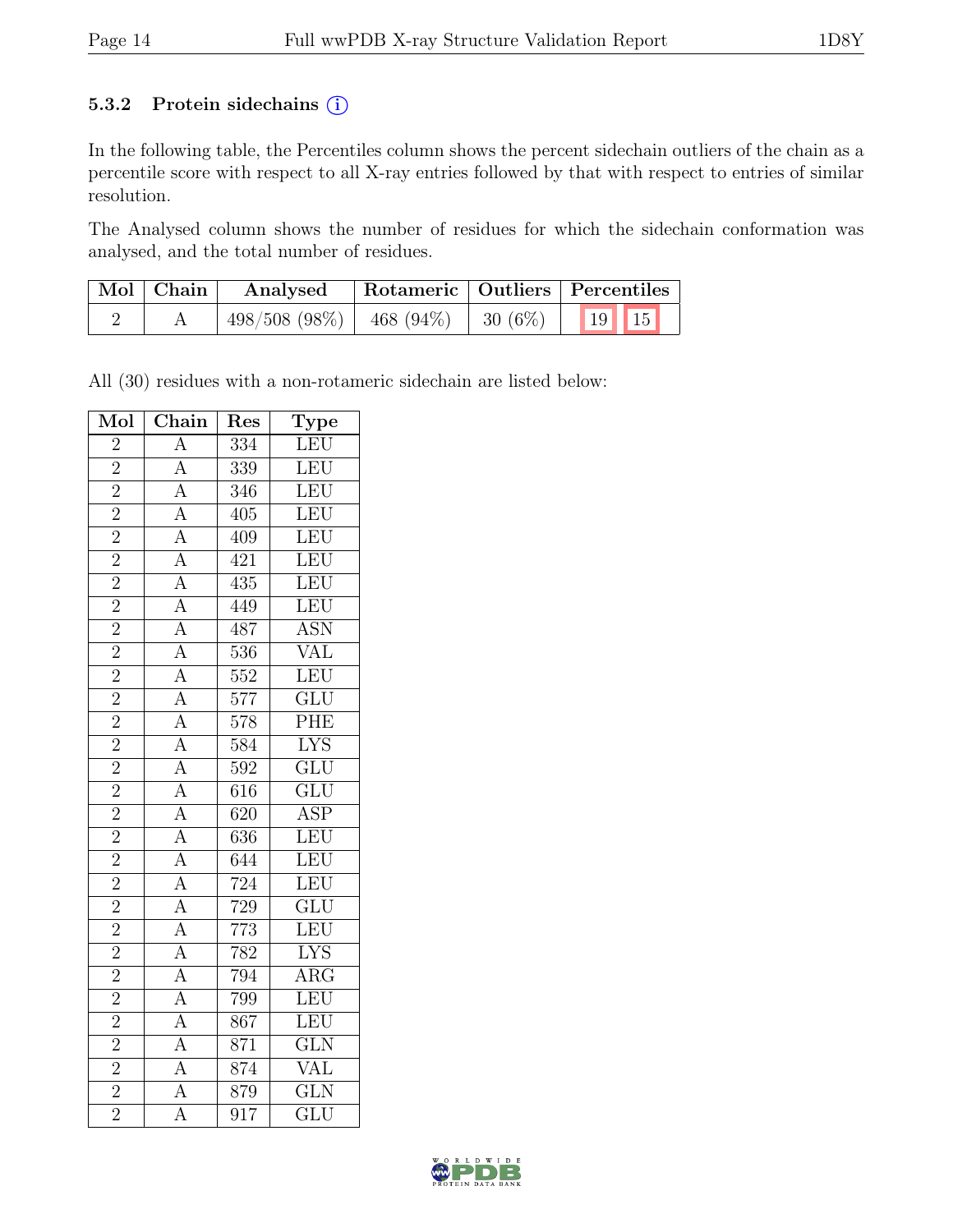Sometimes sidechains can be flipped to improve hydrogen bonding and reduce clashes. All (17) such sidechains are listed below:

| Mol            | ${\rm Chain}$  | Res | Type             |
|----------------|----------------|-----|------------------|
| $\overline{2}$ | $\mathbf{A}$   | 363 | <b>ASN</b>       |
| $\overline{2}$ | $\overline{A}$ | 456 | $\overline{HIS}$ |
| $\overline{2}$ | $\overline{A}$ | 468 | <b>HIS</b>       |
| $\overline{2}$ | $\overline{A}$ | 487 | ASN              |
| $\overline{2}$ | $\overline{A}$ | 488 | <b>GLN</b>       |
| $\overline{2}$ | $\mathbf{A}$   | 519 | <b>HIS</b>       |
| $\overline{2}$ | $\overline{A}$ | 543 | <b>ASN</b>       |
| $\overline{2}$ | $\overline{A}$ | 571 | <b>HIS</b>       |
| $\overline{2}$ | $\overline{A}$ | 677 | <b>GLN</b>       |
| $\overline{2}$ | $\overline{A}$ | 708 | GLN              |
| $\overline{2}$ | $\overline{A}$ | 734 | <b>HIS</b>       |
| $\overline{2}$ | $\overline{A}$ | 776 | <b>GLN</b>       |
| $\overline{2}$ | $\overline{A}$ | 812 | <b>GLN</b>       |
| $\overline{2}$ | $\overline{A}$ | 849 | <b>GLN</b>       |
| $\overline{2}$ | $\overline{A}$ | 879 | GLN              |
| $\overline{2}$ | А              | 899 | <b>GLN</b>       |
| $\overline{2}$ | А              | 928 | HIS              |

#### 5.3.3 RNA (i)

There are no RNA molecules in this entry.

### 5.4 Non-standard residues in protein, DNA, RNA chains (i)

There are no non-standard protein/DNA/RNA residues in this entry.

### 5.5 Carbohydrates (i)

There are no monosaccharides in this entry.

### 5.6 Ligand geometry  $(i)$

Of 4 ligands modelled in this entry, 1 is monoatomic - leaving 3 for Mogul analysis.

In the following table, the Counts columns list the number of bonds (or angles) for which Mogul statistics could be retrieved, the number of bonds (or angles) that are observed in the model and the number of bonds (or angles) that are defined in the Chemical Component Dictionary. The Link column lists molecule types, if any, to which the group is linked. The Z score for a bond length (or angle) is the number of standard deviations the observed value is removed from the

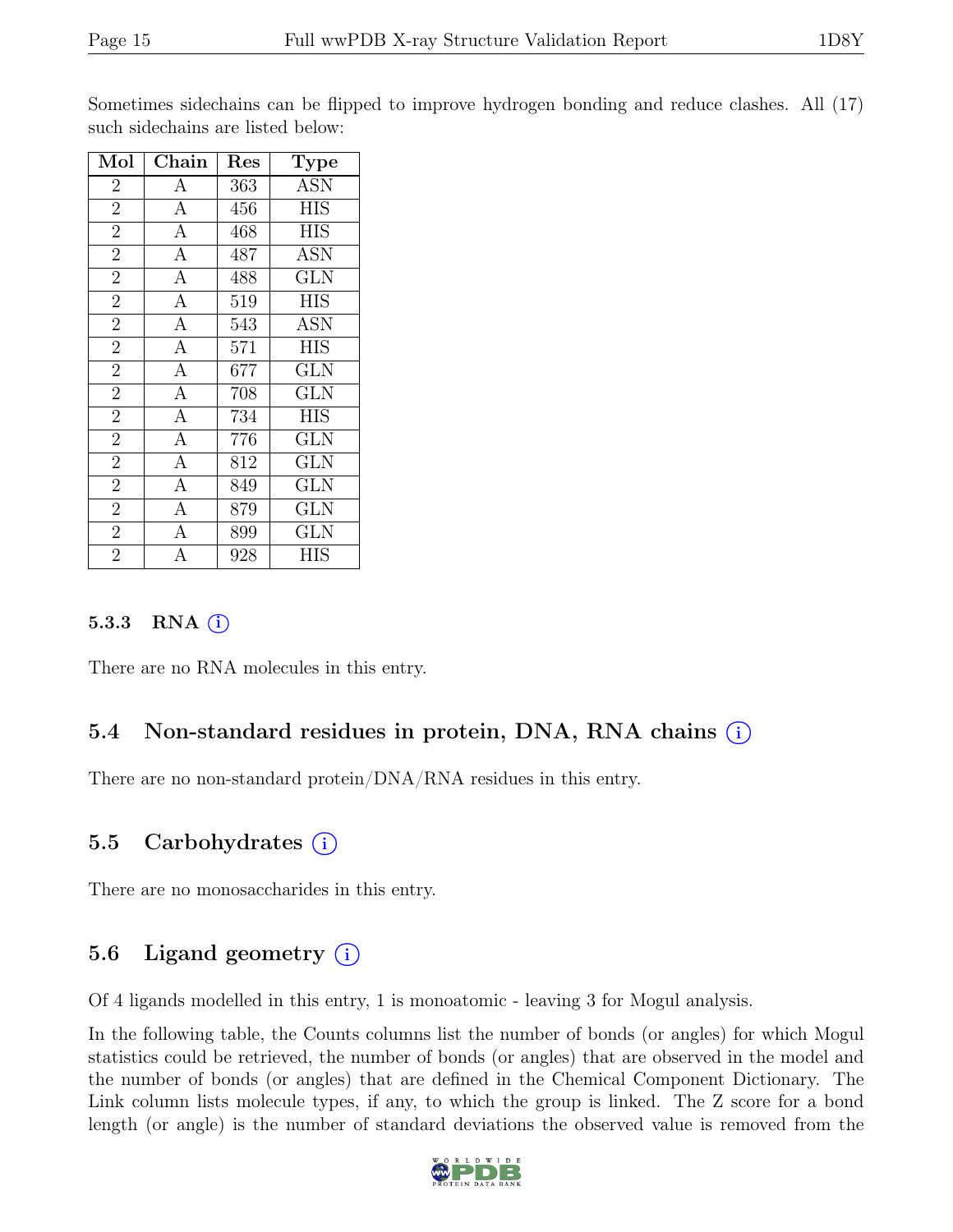| Mol<br>Chain<br>Res |                 | Link | Bond lengths             |        |             | Bond angles                     |        |             |  |
|---------------------|-----------------|------|--------------------------|--------|-------------|---------------------------------|--------|-------------|--|
|                     | Type            |      |                          | Counts | <b>RMSZ</b> | Z <sub>l</sub><br>#<br>$\sim$ 0 | Counts | <b>RMSZ</b> |  |
| 4                   | SO4             | 40   | $\overline{\phantom{a}}$ | 4.4.4  | $0.16\,$    |                                 | 6,6,6  | 0.36        |  |
| 4                   | SO <sub>4</sub> | 94   | $\overline{\phantom{a}}$ | 4.4.4  | 0.18        |                                 | 6,6,6  | 0.31        |  |
|                     | SO4             | 38   | $\overline{\phantom{m}}$ | 4.4.4  | $0.14\,$    |                                 | 6,6,6  | 0.38        |  |

expected value. A bond length (or angle) with  $|Z| > 2$  is considered an outlier worth inspection. RMSZ is the root-mean-square of all Z scores of the bond lengths (or angles).

There are no bond length outliers.

There are no bond angle outliers.

There are no chirality outliers.

There are no torsion outliers.

There are no ring outliers.

1 monomer is involved in 1 short contact:

|  |               | Mol   Chain   Res   Type   Clashes   Symm-Clashes |
|--|---------------|---------------------------------------------------|
|  | $40 \mid SO4$ |                                                   |

### 5.7 Other polymers  $(i)$

There are no such residues in this entry.

#### 5.8 Polymer linkage issues (i)

There are no chain breaks in this entry.

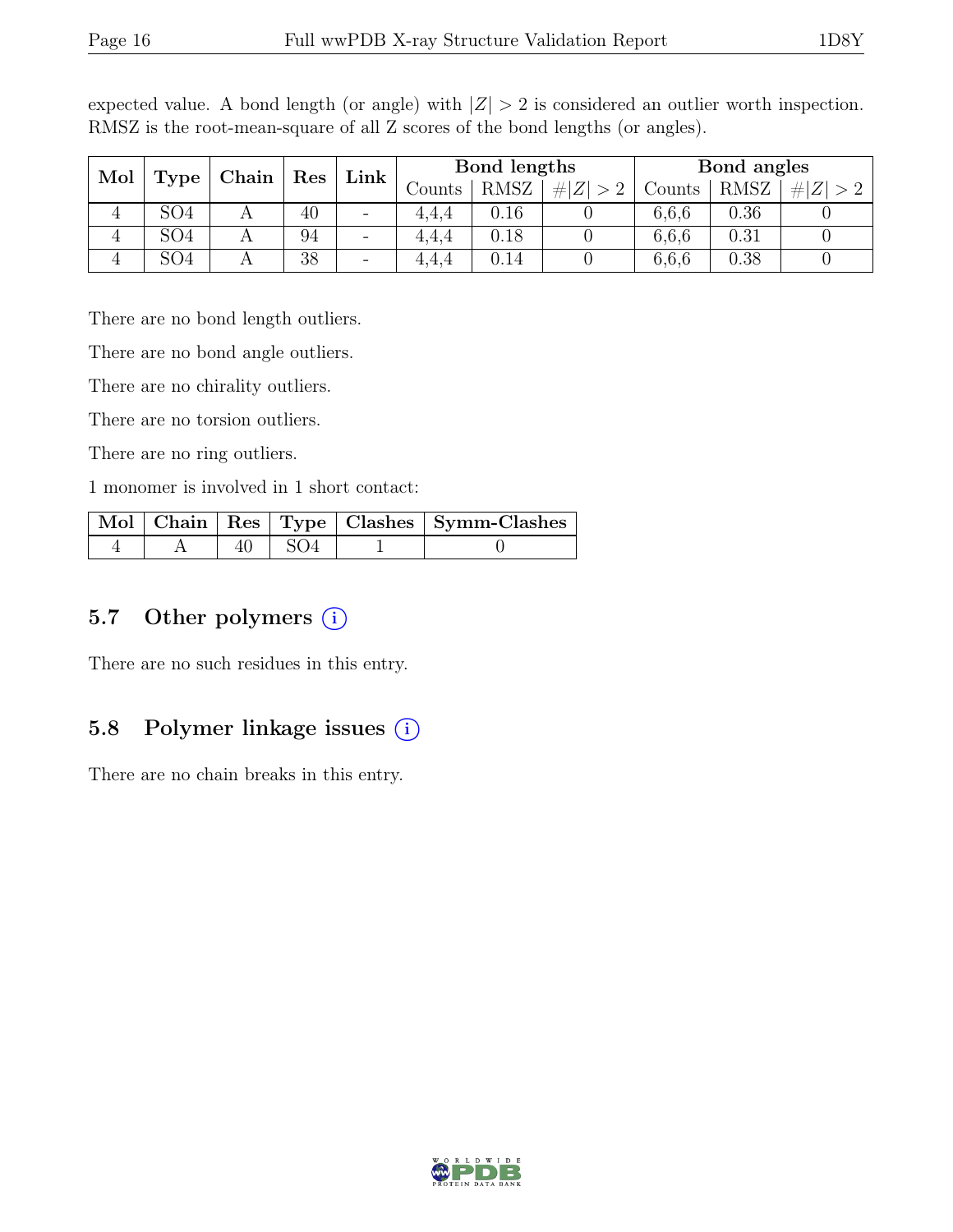# 6 Fit of model and data  $(i)$

# 6.1 Protein, DNA and RNA chains (i)

In the following table, the column labelled ' $\#\text{RSRZ}>2$ ' contains the number (and percentage) of RSRZ outliers, followed by percent RSRZ outliers for the chain as percentile scores relative to all X-ray entries and entries of similar resolution. The OWAB column contains the minimum, median,  $95<sup>th</sup>$  percentile and maximum values of the occupancy-weighted average B-factor per residue. The column labelled 'Q< 0.9' lists the number of (and percentage) of residues with an average occupancy less than 0.9.

| Mol | Chain | Analysed         | ${ <\hspace{-1.5pt}{\mathrm{RSRZ}} \hspace{-1.5pt}>}$ | $\#\text{RSRZ}\text{>2}$          | $OWAB(A^2)$    | Q <sub>0.9</sub> |
|-----|-------|------------------|-------------------------------------------------------|-----------------------------------|----------------|------------------|
|     |       | $4/19$ $(21\%)$  | $-0.19$                                               | $0$ 100 100                       | 25, 26, 39, 46 |                  |
|     |       | $601/605(99\%)$  | 0.90                                                  | 89 (14\%) $\boxed{2}$ $\boxed{3}$ | 12, 30, 70, 70 |                  |
| All | All   | $605/624$ (96\%) | 0.90                                                  | 89 (14\%)   2   3                 | 12, 30, 70, 70 |                  |

All (89) RSRZ outliers are listed below:

| Mol            | Chain              | Res              | <b>Type</b>             | <b>RSRZ</b>       |
|----------------|--------------------|------------------|-------------------------|-------------------|
| $\overline{2}$ | $\boldsymbol{A}$   | 609              | <b>THR</b>              | 14.9              |
| $\overline{2}$ | $\overline{A}$     | 582              | <b>SER</b>              | 12.7              |
| $\overline{2}$ | $\overline{A}$     | 590              | LEU                     | $12.5\,$          |
| $\overline{2}$ | $\overline{A}$     | 596              | ILE                     | 12.4              |
| $\overline{2}$ | $\overline{A}$     | 598              | PRO                     | $12.\overline{1}$ |
| $\overline{2}$ | $\overline{A}$     | 608              | <b>SER</b>              | 12.0              |
| $\overline{2}$ | $\overline{A}$     | 586              | <b>LEU</b>              | 11.8              |
| $\overline{2}$ | $\overline{A}$     | 591              | PHE                     | 11.4              |
| $\overline{2}$ | $\overline{A}$     | 581              | <b>SER</b>              | 10.9              |
| $\overline{2}$ | $\overline{A}$     | 610              | SER                     | $\overline{10.7}$ |
| $\overline{2}$ | $\overline{A}$     | 607              | <b>PRO</b>              | 10.4              |
| $\overline{2}$ | $\overline{A}$     | $\overline{613}$ | $\overline{\text{VAL}}$ | 9.4               |
| $\overline{2}$ | $\overline{A}$     | 583              | <b>THR</b>              | 8.5               |
| $\overline{2}$ | $\overline{A}$     | 611              | $\overline{{\rm GLU}}$  | 8.3               |
| $\overline{2}$ | $\overline{A}$     | 595              | $\overline{\text{GLY}}$ | 7.9               |
| $\overline{2}$ | $\overline{A}$     | 599              | <b>LEU</b>              | 7.8               |
| $\overline{2}$ | $\overline{A}$     | 784              | <b>ALA</b>              | $\overline{7.8}$  |
| $\overline{2}$ | $\boldsymbol{A}$   | 587              | <b>GLN</b>              | $7.2\,$           |
| $\overline{2}$ | $\overline{A}$     | 594              | <b>GLN</b>              | $7.0\,$           |
| $\overline{2}$ | $\overline{A}$     | 597              | <b>LYS</b>              | 6.9               |
| $\overline{2}$ | $\overline{A}$     | 588              | <b>THR</b>              | 6.8               |
| $\overline{2}$ | $\overline{A}$     | 775              | $\rm{AR}\bar{\rm{G}}$   | $6.\overline{8}$  |
| $\overline{2}$ | $\overline{A}$     | 589              | ILE                     | 6.7               |
| $\overline{2}$ | $\overline{\rm A}$ | 771              | PHE                     | 6.2               |

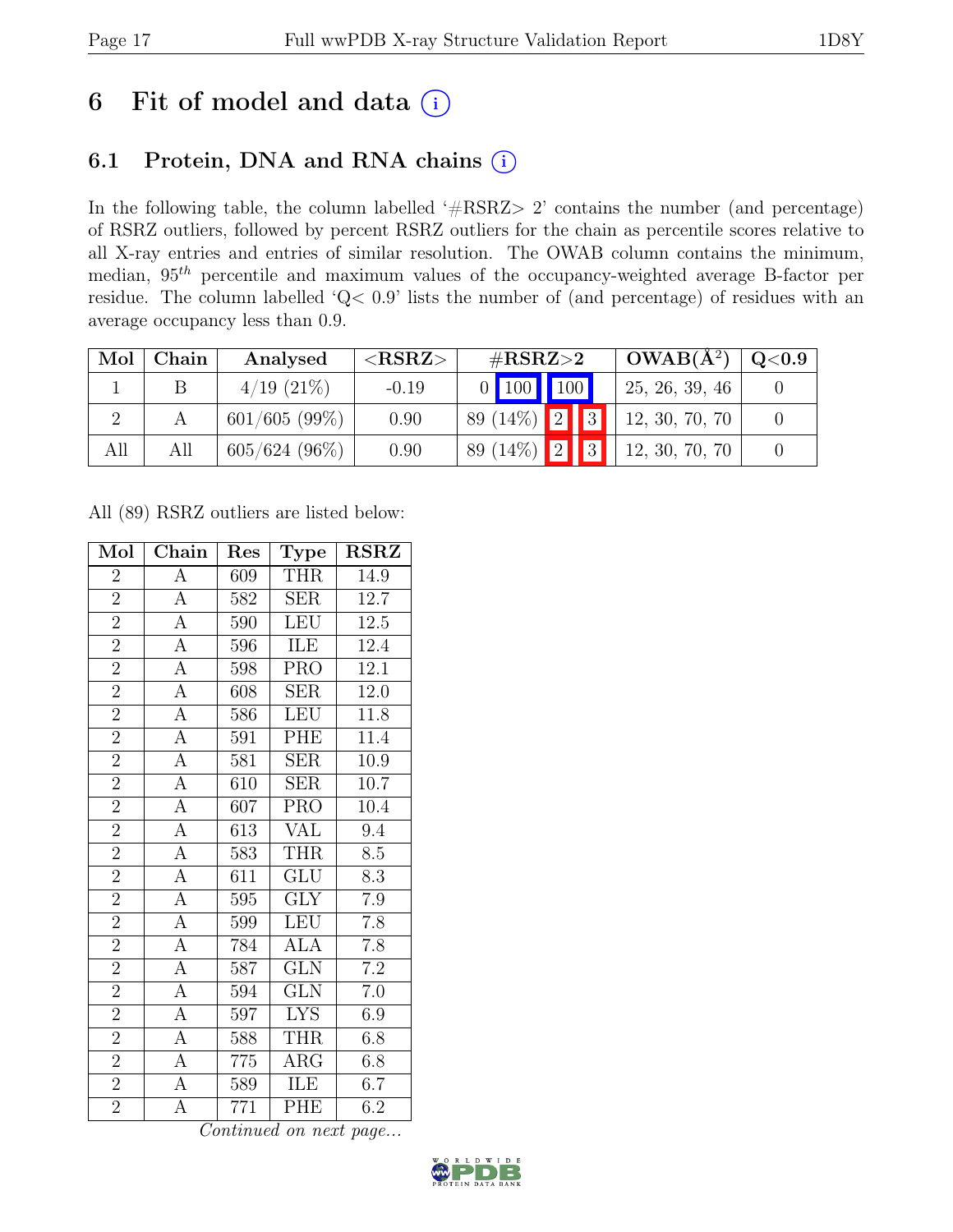| Mol                      | Chain                               | Res              | $\mathrm{\bar{Ty}pe}$   | <b>RSRZ</b>      |
|--------------------------|-------------------------------------|------------------|-------------------------|------------------|
| $\overline{2}$           | $\overline{A}$                      | 834              | <b>ALA</b>              | 6.2              |
| $\overline{2}$           | A                                   | 621              | <b>TYR</b>              | $\overline{5.9}$ |
| $\overline{2}$           | $\overline{A}$                      | 601              | <b>LYS</b>              | $\overline{5.7}$ |
| $\overline{2}$           | $\overline{A}$                      | 602              | <b>THR</b>              | $\overline{5.7}$ |
| $\overline{2}$           | $\overline{A}$                      | 781              | $\overline{\rm{ARG}}$   | $\overline{5.7}$ |
| $\overline{2}$           | $\overline{A}$                      | 831              | <b>SER</b>              | $\overline{5.5}$ |
| $\overline{2}$           | $\overline{A}$                      | $\overline{835}$ | $\widehat{ARG}$         | $\overline{5.5}$ |
| $\overline{2}$           | $\overline{A}$                      | $\overline{592}$ | GLU                     | 5.4              |
| $\frac{2}{2}$            | $\frac{\overline{A}}{\overline{A}}$ | 614              | LEU                     | $\overline{5.3}$ |
|                          |                                     | 833              | $\overline{\text{GLY}}$ | $\overline{5.2}$ |
| $\overline{2}$           | $\overline{A}$                      | 584              | <b>LYS</b>              | $\overline{5.1}$ |
| $\overline{2}$           | $\overline{A}$                      | $\overline{620}$ | $\overline{\text{ASP}}$ | $\overline{5.0}$ |
| $\overline{2}$           | $\overline{A}$                      | 782              | <b>LYS</b>              | $\overline{5.0}$ |
|                          | $\overline{A}$                      | 600              | <b>LYS</b>              | $4.9\,$          |
| $\frac{2}{2}$            | $\overline{A}$                      | 576              | $\overline{\text{GLU}}$ | $\overline{4.9}$ |
| $\overline{2}$           | $\overline{A}$                      | 681              | <b>VAL</b>              | 4.8              |
| $\overline{2}$           | $\overline{A}$                      | $\overline{832}$ | <b>ASN</b>              | $\overline{4.7}$ |
| $\overline{2}$           | $\overline{A}$                      | 780              | <b>PRO</b>              | $4.7\,$          |
| $\frac{2}{2}$            | $\overline{A}$                      | $\overline{617}$ | LEU                     | $\overline{4.6}$ |
|                          | $\overline{A}$                      | 829              | $\overline{\text{LYS}}$ | 4.3              |
|                          | $\overline{A}$                      | 779              | ILE                     | $\overline{4.2}$ |
| $\overline{2}$           | $\overline{A}$                      | 836              | $\overline{\rm{ARG}}$   | $\overline{4.1}$ |
| $\frac{2}{2}$            | $\overline{A}$                      | 579              | <b>ASN</b>              | $\overline{4.1}$ |
|                          | $\overline{A}$                      | $\overline{928}$ | <b>HIS</b>              | 4.0              |
| $\overline{2}$           | $\overline{A}$                      | 585              | $\overline{\text{GLN}}$ | 3.9              |
| $\overline{2}$           | $\overline{A}$                      | 777              | <b>LEU</b>              | $\overline{3.9}$ |
| $\frac{\overline{2}}{2}$ | $\overline{A}$                      | 830              | $\overline{\text{SER}}$ | $\overline{3.9}$ |
|                          | $\overline{A}$                      | 580              | LEU                     | $3.\overline{8}$ |
|                          | $\overline{A}$                      | 787              | <b>TYR</b>              | 3.8              |
| $\overline{c}$           | А                                   | 616              | $\overline{GLU}$        | $\overline{3.7}$ |
| $\overline{2}$           | A                                   | 778              | ASN                     | $3.\overline{7}$ |
| $\overline{2}$           | $\overline{A}$                      | 786              | <b>LYS</b>              | $\overline{3.6}$ |
| $\overline{2}$           | $\overline{A}$                      | 575              | $\overline{\text{GLY}}$ | 3.6              |
| $\overline{2}$           | $\overline{A}$                      | 612              | $\overline{\text{GLU}}$ | $\overline{3.6}$ |
| $\overline{2}$           | $\boldsymbol{A}$                    | 783              | GLU                     | 3.6              |
| $\overline{2}$           | $\overline{A}$                      | 593              | <b>LYS</b>              | $\overline{3.3}$ |
| $\overline{2}$           | $\overline{A}$                      | 770              | <b>ALA</b>              | $3.2\,$          |
| $\overline{2}$           | $\overline{\rm A}$                  | 682              | $\overline{\rm{ARG}}$   | $\overline{3.2}$ |
| $\overline{2}$           | $\overline{A}$                      | 828              | $\overline{\text{ILE}}$ | $3.\overline{1}$ |
| $\overline{2}$           | $\overline{A}$                      | 766              | <b>TYR</b>              | 3.1              |
| $\overline{2}$           | А                                   | 615              | GLU                     | 2.9              |
| $\overline{2}$           | А                                   | 577              | GLU                     | 2.9              |

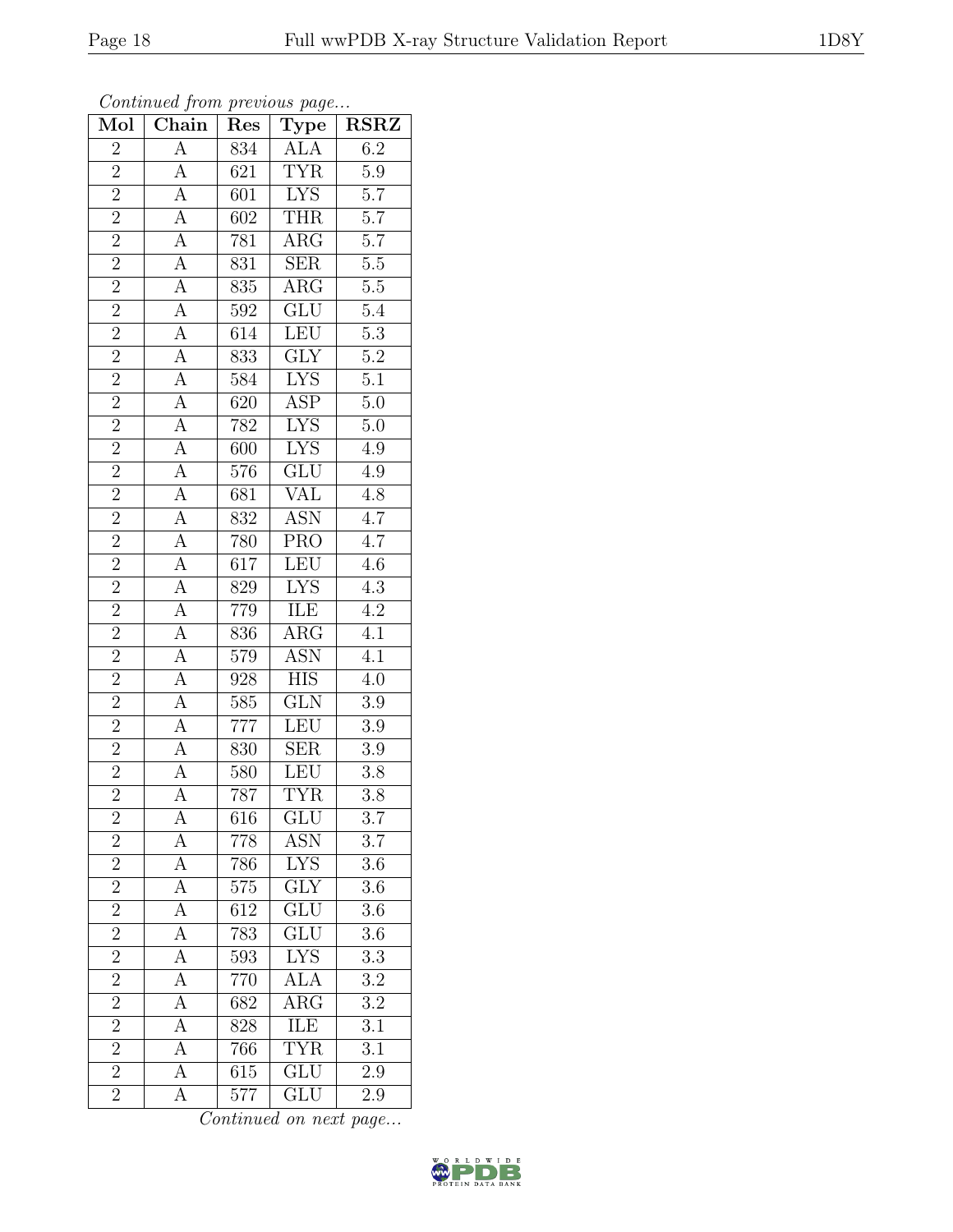| I |
|---|
|---|

| $\overline{\text{Mol}}$ | $\boldsymbol{\mathcal{J}}$<br>Chain | Res | $\mathbf{r}$<br>$\overline{U}$<br>Type | <b>RSRZ</b>      |
|-------------------------|-------------------------------------|-----|----------------------------------------|------------------|
| $\overline{2}$          | А                                   | 837 | ALA                                    | 2.8              |
| $\overline{2}$          | $\overline{\rm A}$                  | 619 | <b>LEU</b>                             | $2.8\,$          |
| $\overline{2}$          | $\overline{A}$                      | 808 | $\overline{\text{GLN}}$                | $2.8\,$          |
| $\overline{2}$          | $\overline{A}$                      | 574 | <b>ALA</b>                             | $2.7\,$          |
| $\overline{2}$          | $\overline{A}$                      | 826 | $\overline{\text{PRO}}$                | $2.6\,$          |
| $\overline{2}$          | A                                   | 810 | <b>LYS</b>                             | $2.6\,$          |
| $\overline{2}$          | $\overline{A}$                      | 774 | $AL\overline{A}$                       | $\overline{2.5}$ |
| $\overline{2}$          | $\overline{A}$                      | 768 | <b>MET</b>                             | $2.5\,$          |
| $\overline{2}$          | $\overline{A}$                      | 481 | $\overline{L}YS$                       | $2.5\,$          |
| $\overline{2}$          | $\overline{A}$                      | 435 | LEU                                    | $2.4\,$          |
| $\overline{2}$          | $\overline{A}$                      | 769 | SER                                    | 2.3              |
| $\overline{2}$          | $\overline{A}$                      | 467 | <b>LYS</b>                             | $2.\overline{3}$ |
| $\overline{2}$          | $\overline{A}$                      | 623 | <b>LEU</b>                             | $2.2\,$          |
| $\overline{2}$          | $\overline{A}$                      | 578 | PHE                                    | $2.2\,$          |
| $\overline{2}$          | $\overline{\rm A}$                  | 790 | <b>LEU</b>                             | $2.\overline{2}$ |
| $\overline{2}$          | $\boldsymbol{A}$                    | 421 | <b>LEU</b>                             | 2.1              |
| $\overline{2}$          | $\overline{A}$                      | 773 | LEU                                    | 2.1              |
| $\overline{2}$          | $\overline{A}$                      | 788 | <b>MET</b>                             | $\overline{2.1}$ |
| $\overline{2}$          | A                                   | 626 | <b>VAL</b>                             | 2.1              |
| $\overline{2}$          | $\boldsymbol{A}$                    | 802 | <b>MET</b>                             | $\overline{2.1}$ |
| $\overline{2}$          | А                                   | 371 | <b>LEU</b>                             | $2.0\,$          |
| $\overline{2}$          | $\overline{A}$                      | 628 | <b>LEU</b>                             | $2.0\,$          |
| $\overline{2}$          | A                                   | 825 | LEU                                    | 2.0              |

### 6.2 Non-standard residues in protein, DNA, RNA chains  $(i)$

There are no non-standard protein/DNA/RNA residues in this entry.

#### 6.3 Carbohydrates  $(i)$

There are no monosaccharides in this entry.

### 6.4 Ligands  $(i)$

In the following table, the Atoms column lists the number of modelled atoms in the group and the number defined in the chemical component dictionary. The B-factors column lists the minimum, median,  $95<sup>th</sup>$  percentile and maximum values of B factors of atoms in the group. The column labelled 'Q< 0.9' lists the number of atoms with occupancy less than 0.9.